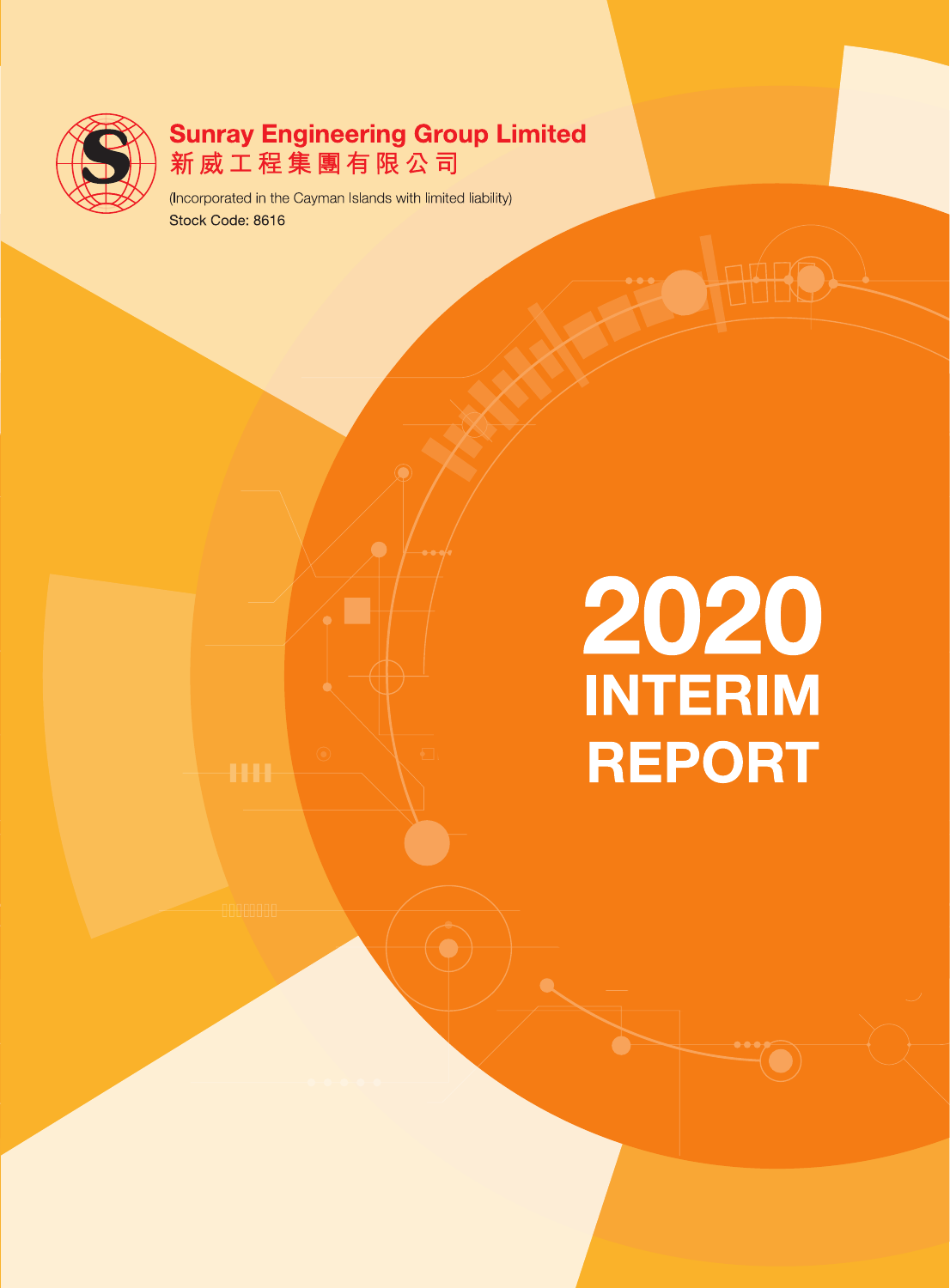### CHARACTERISTICS OF GEM OF THE STOCK EXCHANGE OF HONG KONG LIMITED (THE "STOCK EXCHANGE")

GEM has been positioned as a market designed to accommodate small and mid-sized companies to which a higher investment risk may be attached than other companies listed on the Stock Exchange. Prospective investors should be aware of the potential risks of investing in such companies and should make the decision to invest only after due and careful consideration.

Given that the companies listed on GEM are generally small and mid-sized companies, there is a risk that securities traded on GEM may be more susceptible to high market volatility than securities traded on the Main Board of the Stock Exchange and no assurance is given that there will be a liquid market in the securities traded on GEM.

Hong Kong Exchanges and Clearing Limited and the Stock Exchange take no responsibility for the contents of this report, make no representation as to its accuracy or completeness and expressly disclaim any liability whatsoever for any loss howsoever arising from or in reliance upon the whole or any part of the contents of this report.

This report, for which the directors (collectively the "Directors" and individually a "Director") of Sunray Engineering Group Limited (the "Company") collectively and individually accept full responsibility, includes particulars given in compliance with the Rules Governing the Listing of Securities on GEM of the Stock Exchange (the "GEM Listing Rules") for the purpose of giving information with regard to the Company. The Directors, having made all reasonable enquiries, confirm that, to the best of their knowledge and belief, the information contained in this report is accurate and complete in all material respects and not misleading or deceptive, and there are no other matters the omission of which would make any statement herein or this report misleading.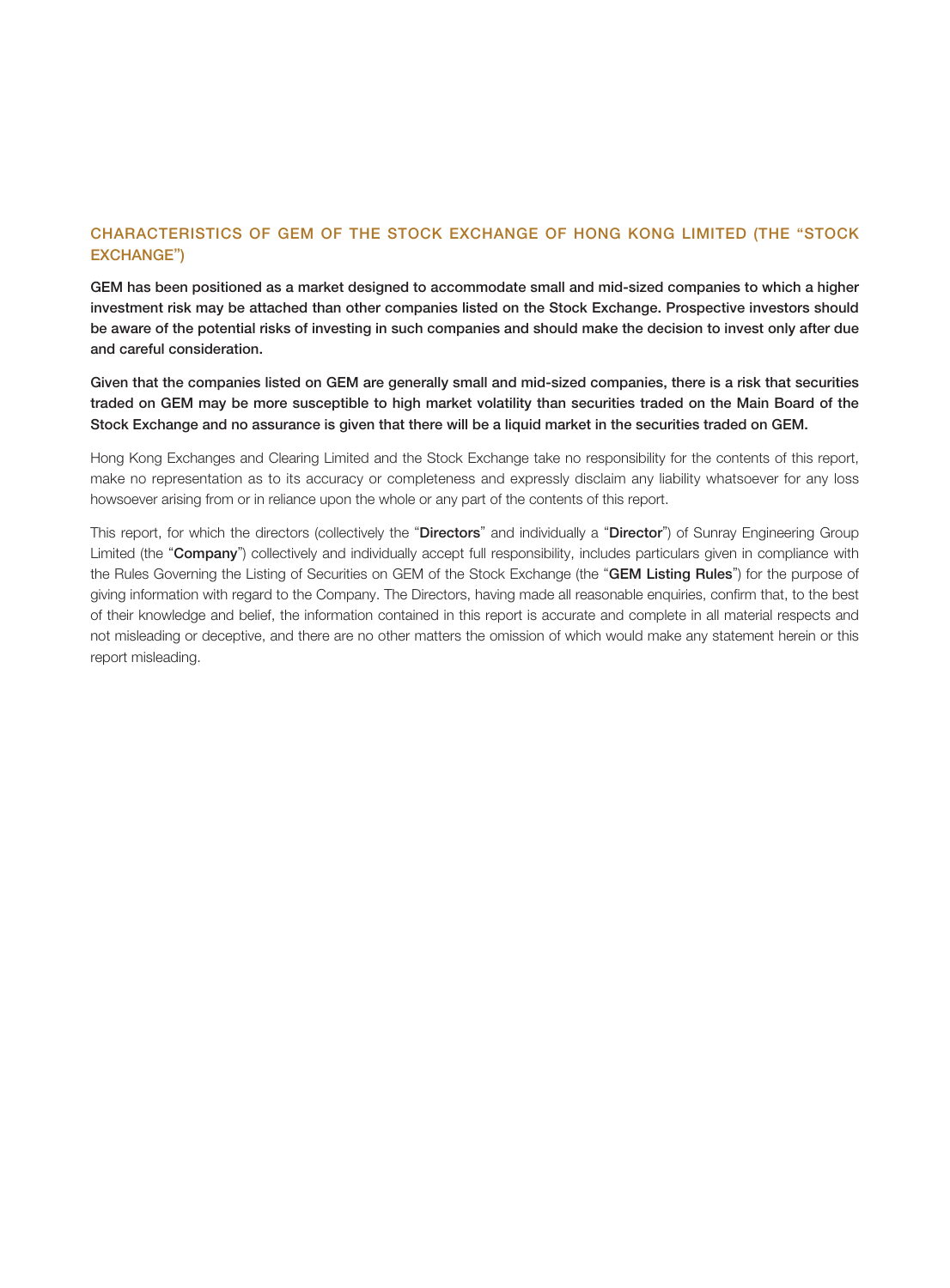# **CONTENTS**

| <b>Corporate Information</b>                                               | $\overline{\mathbf{2}}$ |
|----------------------------------------------------------------------------|-------------------------|
| <b>Financial Highlights</b>                                                | 3                       |
| <b>Unaudited Condensed Consolidated Statement of</b>                       |                         |
| <b>Profit or Loss and Other Comprehensive Income</b>                       | Δ.                      |
| <b>Unaudited Condensed Consolidated Statement</b><br>of Financial Position | 5                       |
| <b>Unaudited Condensed Consolidated Statement</b>                          |                         |
| of Changes in Equity                                                       | Ã                       |
| <b>Unaudited Condensed Consolidated Statement</b>                          |                         |
| of Cash Flows                                                              | 7                       |
| <b>Notes to the Unaudited Condensed Consolidated</b>                       |                         |
| <b>Financial Statements</b>                                                | 9                       |
| <b>Management Discussion and Analysis</b>                                  | 22                      |
| <b>Other Information</b>                                                   | 30                      |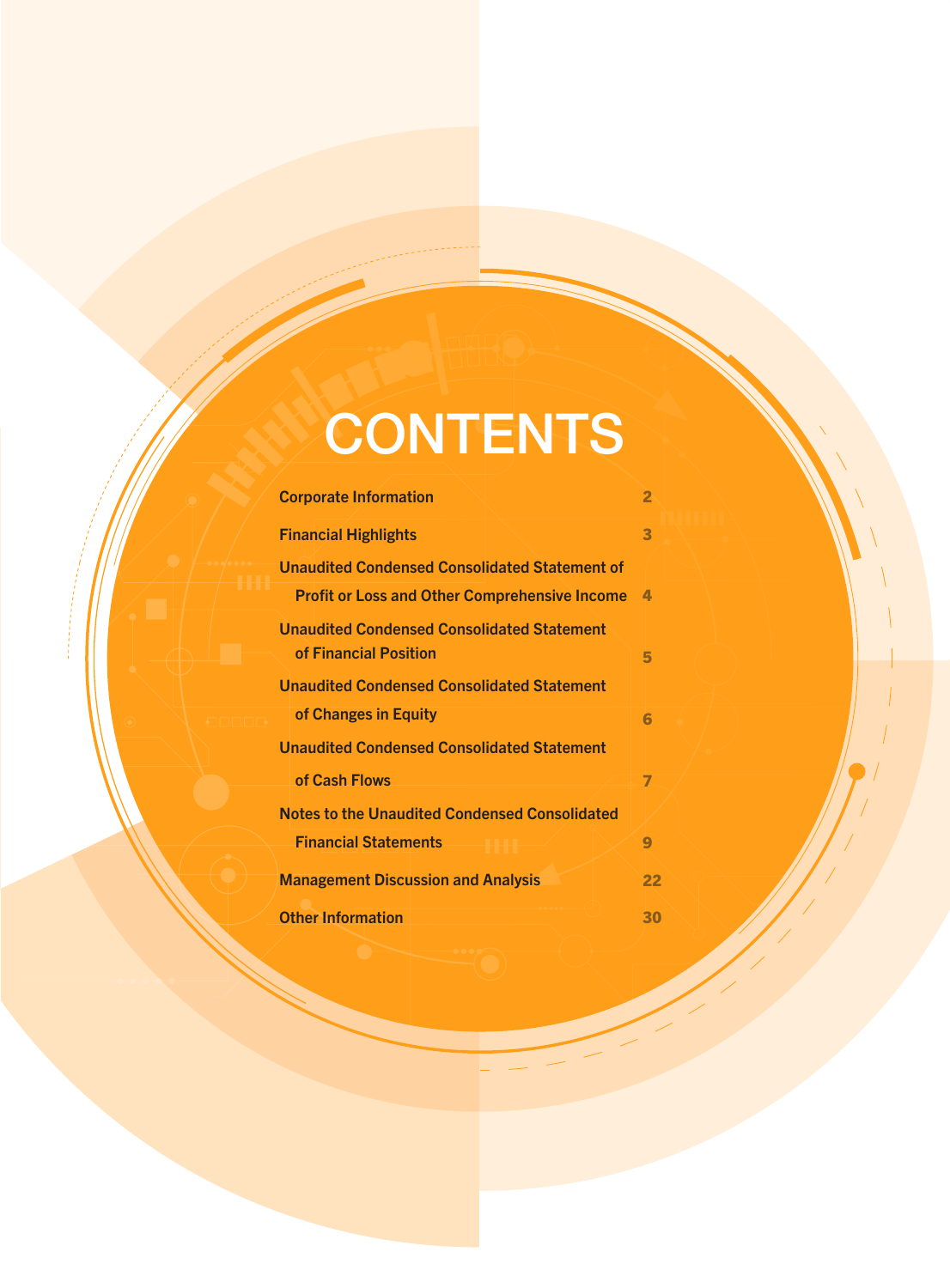# CORPORATE INFORMATION

### BOARD OF DIRECTORS

### Executive Directors

**HH** 

Mr. Lam Ka Wing (Chairman and Chief Executive Officer) Ms. Wong Pui Yee Edith

### Independent non-executive Directors

Mr. Ng Kwun Wan Ms. Cho Mei Ting Mr. Ho Ka Kit

### AUDIT COMMITTEE

Mr. Ng Kwun Wan (Chairman) Ms. Cho Mei Ting Mr. Ho Ka Kit

### REMUNERATION COMMITTEE

Ms. Cho Mei Ting (Chairlady) Mr. Ho Ka Kit Mr. Ng Kwun Wan

### NOMINATION COMMITTEE

Mr. Ho Ka Kit (Chairman) Ms. Cho Mei Ting Mr. Ng Kwun Wan

### COMPANY SECRETARY

Mr. Lo Kai Yeung Kenneth (Member of the HKICPA)

### COMPLIANCE OFFICER

Ms. Wong Pui Yee Edith

### AUTHORISED REPRESENTATIVES

Mr. Lam Ka Wing Mr. Lo Kai Yeung Kenneth

### PRINCIPAL BANKER

#### Bank of China (Hong Kong) Limited Bank of China Tower

1 Garden Road **Central** Hong Kong

### China Construction Bank (Asia)

Corporation Limited CCB Tower 3 Connaught Road Central **Central** Hong Kong

### **AUDITOR**

#### Deloitte Touche Tohmatsu

Certified Public Accountants Registered Public Interest Entity Auditor 35/F, One Pacific Place 88 Queensway Hong Kong

### LEGAL ADVISERS AS TO HONG KONG LAW

Hastings & Co. 5/F, Gloucester Tower The Landmark 11 Pedder Street **Central** Hong Kong

### COMPLIANCE ADVISER

### Alpha Financial Group Limited

Room A, 17/F Fortune House 61 Connaught Road Central **Central** Hong Kong

### HONG KONG BRANCH SHARE REGISTRAR AND TRANSFER OFFICE

Tricor Investor Services Limited Level 54, Hopewell Centre 183 Queen's Road East Hong Kong

#### CAYMAN ISLANDS PRINCIPAL SHARE REGISTRAR AND TRANSFER OFFICE

### Ocorian Trust (Cayman) Limited

P.O. Box 1350 Clifton House 75 Fort Street Grand Cayman KY1-1108 Cayman Islands

### CAYMAN ISLANDS REGISTERED OFFICE

P.O. Box 1350 Clifton House 75 Fort Street Grand Cayman KY1-1108 Cayman Islands

### PRINCIPAL PLACE OF BUSINESS IN HONG KONG

Unit 803-804, 8/F. Laford Centre 838 Lai Chi Kok Road Cheung Sha Wan Kowloon, Hong Kong

#### **WEBSITE**

www.sunray.com.hk

### STOCK CODE

08616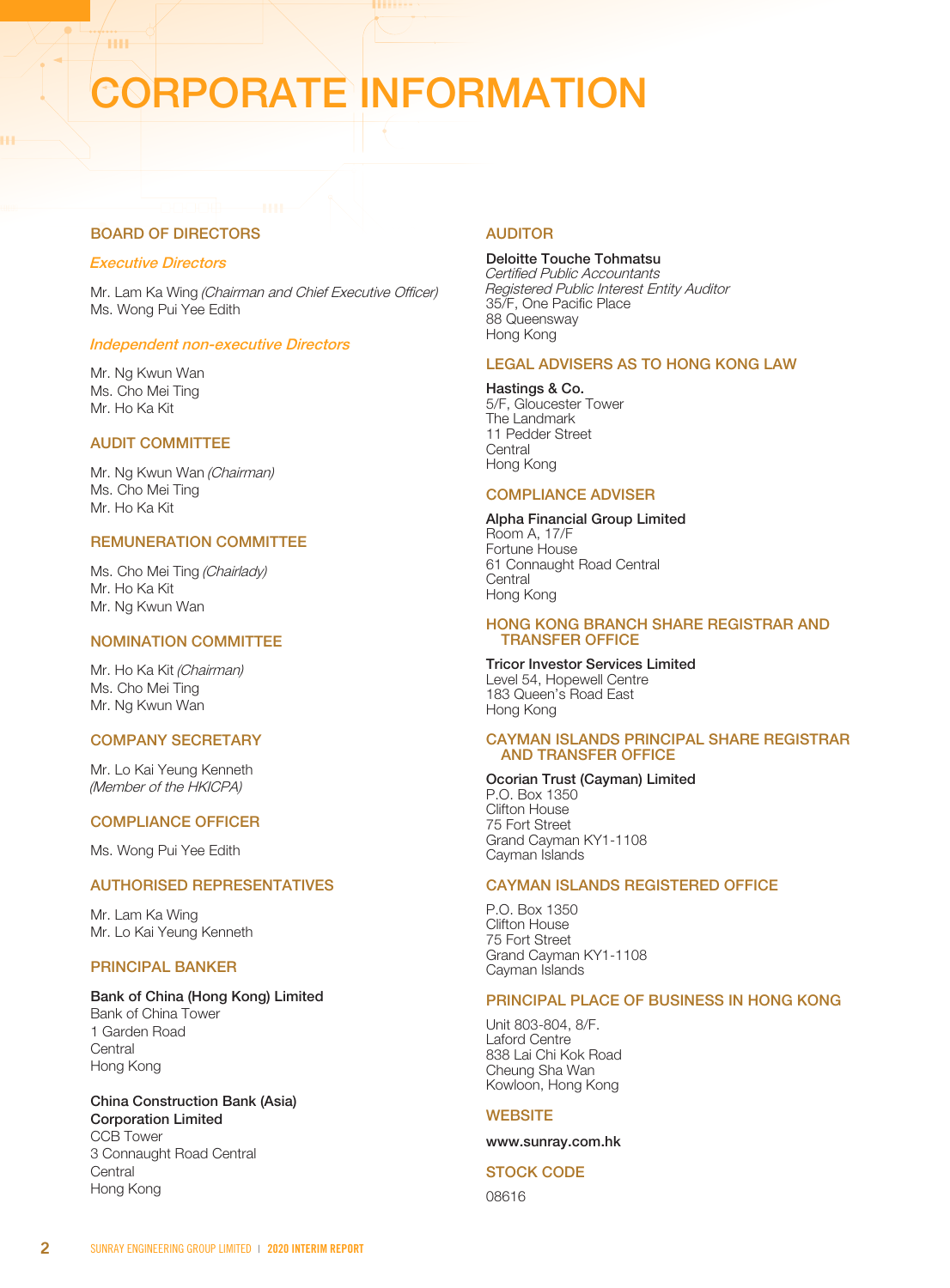# FINANCIAL HIGHLIGHTS

**HH** 

### **HIGHLIGHTS**

- The revenue of the Group amounted to approximately HK\$68.0 million for the six months ended 30 September 2020, representing a decrease of approximately 33.7% as compared to that of approximately HK\$102.4 million for the six months ended 30 September 2019.
- The gross profit amounted to approximately HK\$26.8 million for the six months ended 30 September 2020, representing a decrease of approximately 37.6% as compared to that of approximately HK\$43.0 million for the six months ended 30 September 2019.
- The net profit decreased from approximately HK\$14.1 million for the six months ended 30 September 2019 to approximately HK\$3.8 million for the six months ended 30 September 2020.
- Basic and diluted earnings per share was HK\$0.39 cents for the six months ended 30 September 2020 (six months ended 30 September 2019: HK\$1.88 cents).
- The Board does not recommend the payment of any dividend for the six months ended 30 September 2020 (six months ended 30 September 2019: Nil).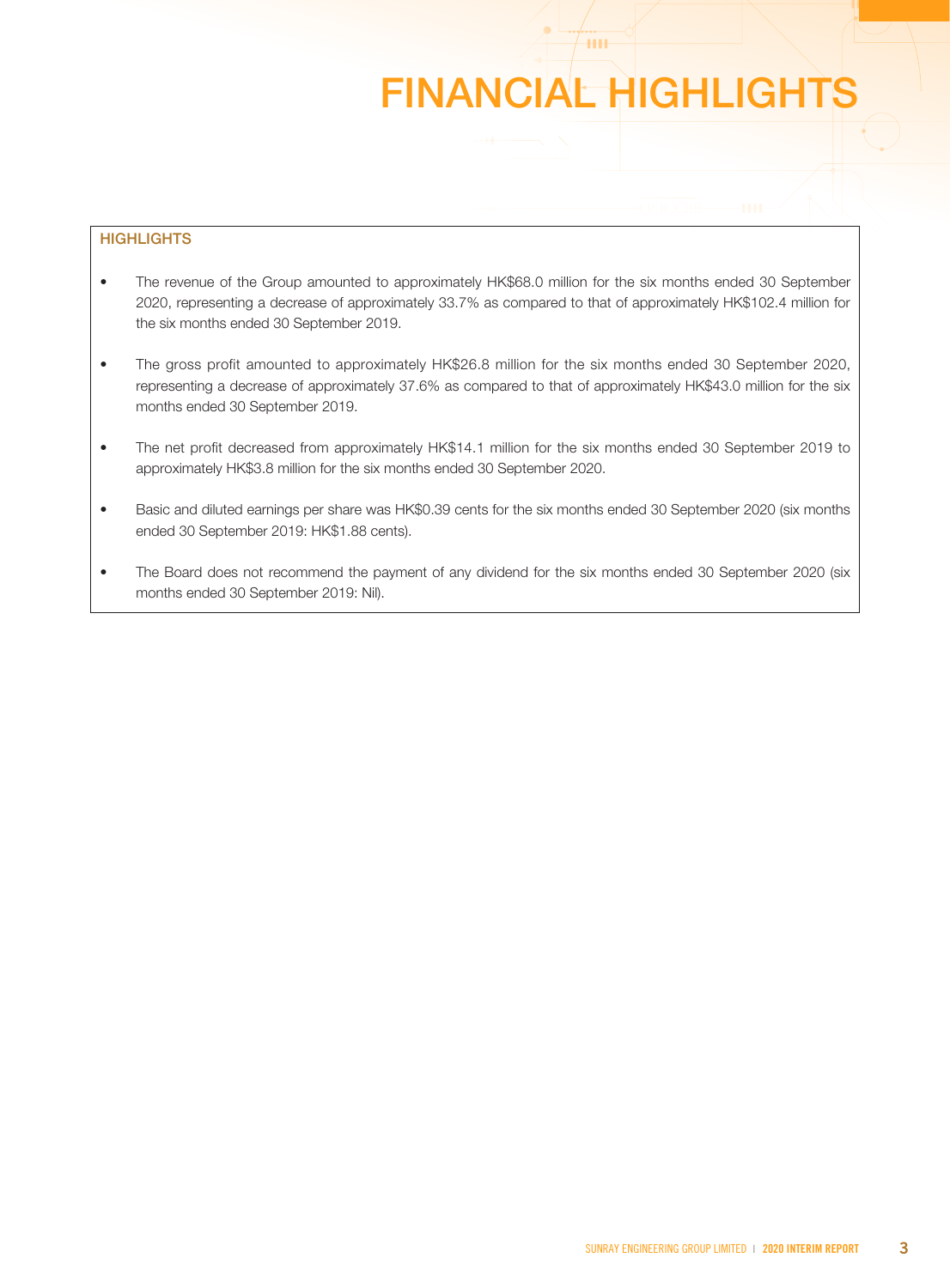# UNAUDITED CONDENSED CONSOLIDATED STATEMENT OF PROFIT OR LOSS AND OTHER COMPREHENSIVE INCOME

For the six months ended 30 September 2020

**THE** 

нŧ

The board of Directors (the "Board") of the Company is pleased to announce the unaudited condensed consolidated financial results of the Company and its subsidiaries (collectively the "Group") for the three months and six months ended 30 September 2020, together with the comparative figures for the corresponding period in 2019, as follows:

|                                       | Three months ended<br>30 September |                 | <b>Six months ended</b><br>30 September |                 |                 |
|---------------------------------------|------------------------------------|-----------------|-----------------------------------------|-----------------|-----------------|
|                                       | <b>Notes</b>                       | 2020            | 2019                                    | 2020            | 2019            |
|                                       |                                    | <b>HK\$'000</b> | <b>HK\$'000</b>                         | <b>HK\$'000</b> | <b>HK\$'000</b> |
|                                       |                                    | (Unaudited)     | (Unaudited)                             | (Unaudited)     | (Audited)       |
| Revenue                               | 3                                  | 34,819          | 54,792                                  | 67,962          | 102,449         |
| Cost of sales and services            |                                    | (21, 151)       | (30, 957)                               | (41, 163)       | (59, 498)       |
| Gross profit                          |                                    | 13,668          | 23,835                                  | 26,799          | 42,951          |
| Other income                          | 5                                  | 769             | 93                                      | 1,151           | 110             |
| Other gains and losses                | 6                                  | 238             | (475)                                   | (16)            | (540)           |
| Impairment losses, net of reversal    |                                    | 15              | (1, 554)                                | 15              | (1, 554)        |
| Selling and distribution costs        |                                    | (1, 549)        | (1,608)                                 | (2,926)         | (2, 857)        |
| Administrative expenses               |                                    | (8,785)         | (7,033)                                 | (18, 257)       | (13, 523)       |
| Finance costs                         | $\overline{7}$                     | (34)            | (14)                                    | (56)            | (31)            |
| Listing expenses                      |                                    |                 | (44)                                    | (926)           | (6, 283)        |
| Profit before taxation                | 8                                  | 4,322           | 13,200                                  | 5,784           | 18,273          |
| Income tax expense                    | 9                                  | (1, 466)        | (2,087)                                 | (2,026)         | (4, 199)        |
| Profit and total comprehensive        |                                    |                 |                                         |                 |                 |
| income for the period                 |                                    | 2,856           | 11,113                                  | 3,758           | 14,074          |
| Profit and total comprehensive income |                                    |                 |                                         |                 |                 |
| for the period attributable to:       |                                    |                 |                                         |                 |                 |
| - Owners of the Company               |                                    | 2,856           | 11,113                                  | 3,758           | 14,074          |
| Earnings per share                    |                                    |                 |                                         |                 |                 |
| Basic and diluted (HK cents)          | 10                                 | 0.29            | 1.48                                    | 0.39            | 1.88            |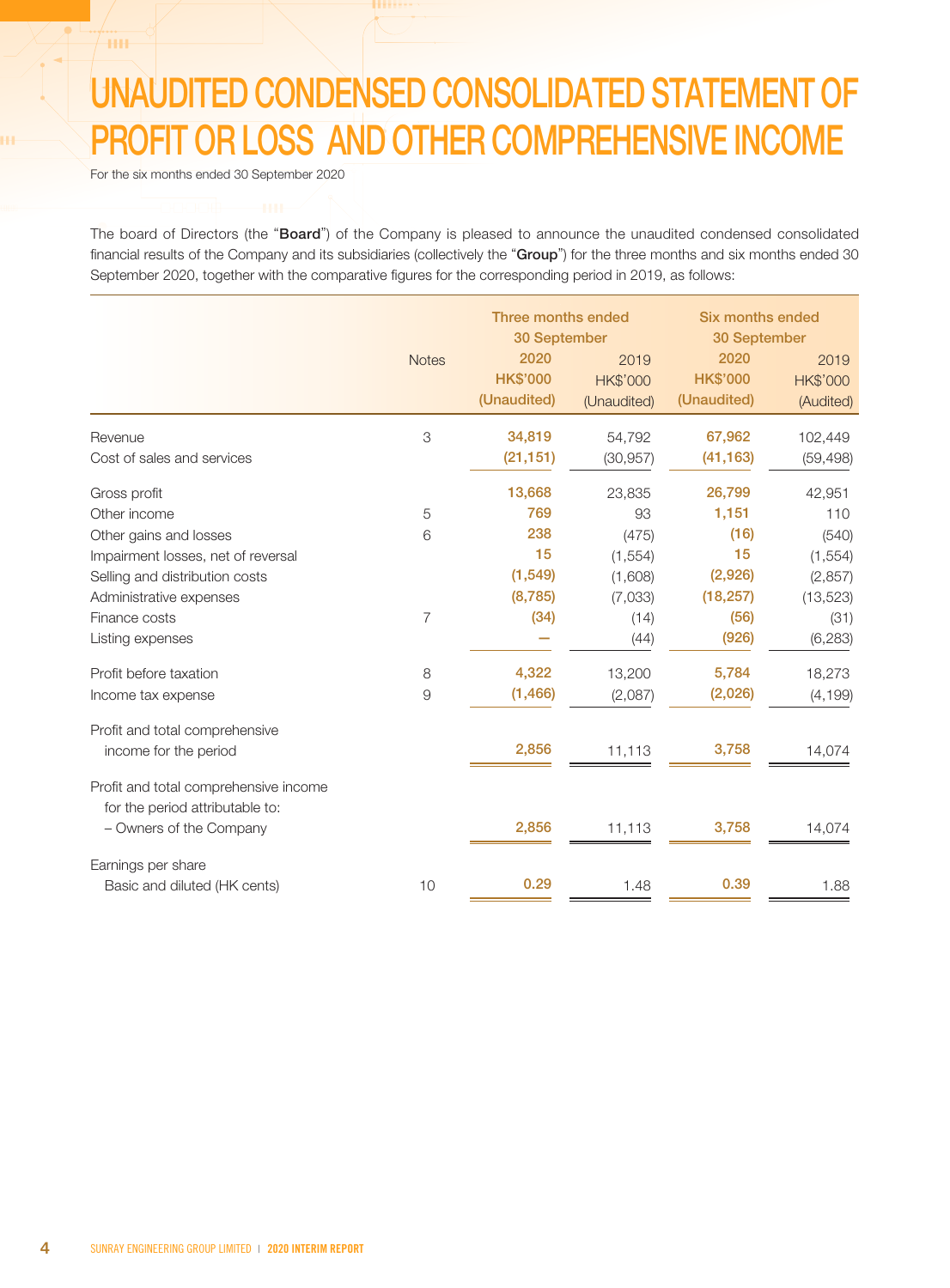## UNAUDITED CONDENSED CONSOLIDATED STATEMENT OF FINANCIAL POSITION

 $\angle$ HH-

At 30 September 2020

|                                       | <b>Notes</b> | As at<br>30 September<br>2020<br><b>HK\$'000</b><br>(Unaudited) | As at<br>31 March<br>2020<br><b>HK\$'000</b><br>(Audited) |
|---------------------------------------|--------------|-----------------------------------------------------------------|-----------------------------------------------------------|
| Non-current assets                    |              |                                                                 |                                                           |
| Property and equipment                | 12           | 3,783                                                           | 4,362                                                     |
| Right-of-use assets                   | 12           | 3,608                                                           | 1,612                                                     |
| Rental deposits                       |              | 612                                                             | 256                                                       |
|                                       |              | 8,003                                                           | 6,230                                                     |
| <b>Current assets</b>                 |              |                                                                 |                                                           |
| Inventories                           |              | 7,714                                                           | 6,482                                                     |
| Trade and other receivables           | 13           | 16,119                                                          | 29,529                                                    |
| Contract assets                       | 14           | 112,041                                                         | 102,488                                                   |
| Pledged bank deposit                  |              | 818                                                             | 806                                                       |
| Bank balances and cash                |              | 63,915                                                          | 39,920                                                    |
|                                       |              | 200,607                                                         | 179,225                                                   |
| <b>Current liabilities</b>            |              |                                                                 |                                                           |
| Trade and other payables              | 15           | 20,739                                                          | 42,025                                                    |
| Contract liabilities                  | 14           | 10,112                                                          | 8,784                                                     |
| Lease liabilities                     |              | 2,142                                                           | 953                                                       |
| Taxation payables                     |              | 10,941                                                          | 8,915                                                     |
|                                       |              | 43,934                                                          | 60,677                                                    |
| Net current assets                    |              | 156,673                                                         | 118,548                                                   |
| Total assets less current liabilities |              | 164,676                                                         | 124,778                                                   |
| Non-current liabilities               |              |                                                                 |                                                           |
| Lease liabilities                     |              | 1,584                                                           | 699                                                       |
| Deferred tax liabilities              |              | 578                                                             | 578                                                       |
|                                       |              | 2,162                                                           | 1,277                                                     |
| Net assets                            |              | 162,514                                                         | 123,501                                                   |
| Capital and reserves                  |              |                                                                 |                                                           |
| Share capital                         | 16           | 10,000                                                          | _ #                                                       |
| Reserves                              |              | 152,514                                                         | 123,501                                                   |
| <b>Total equity</b>                   |              | 162,514                                                         | 123,501                                                   |

# Less than HK\$1,000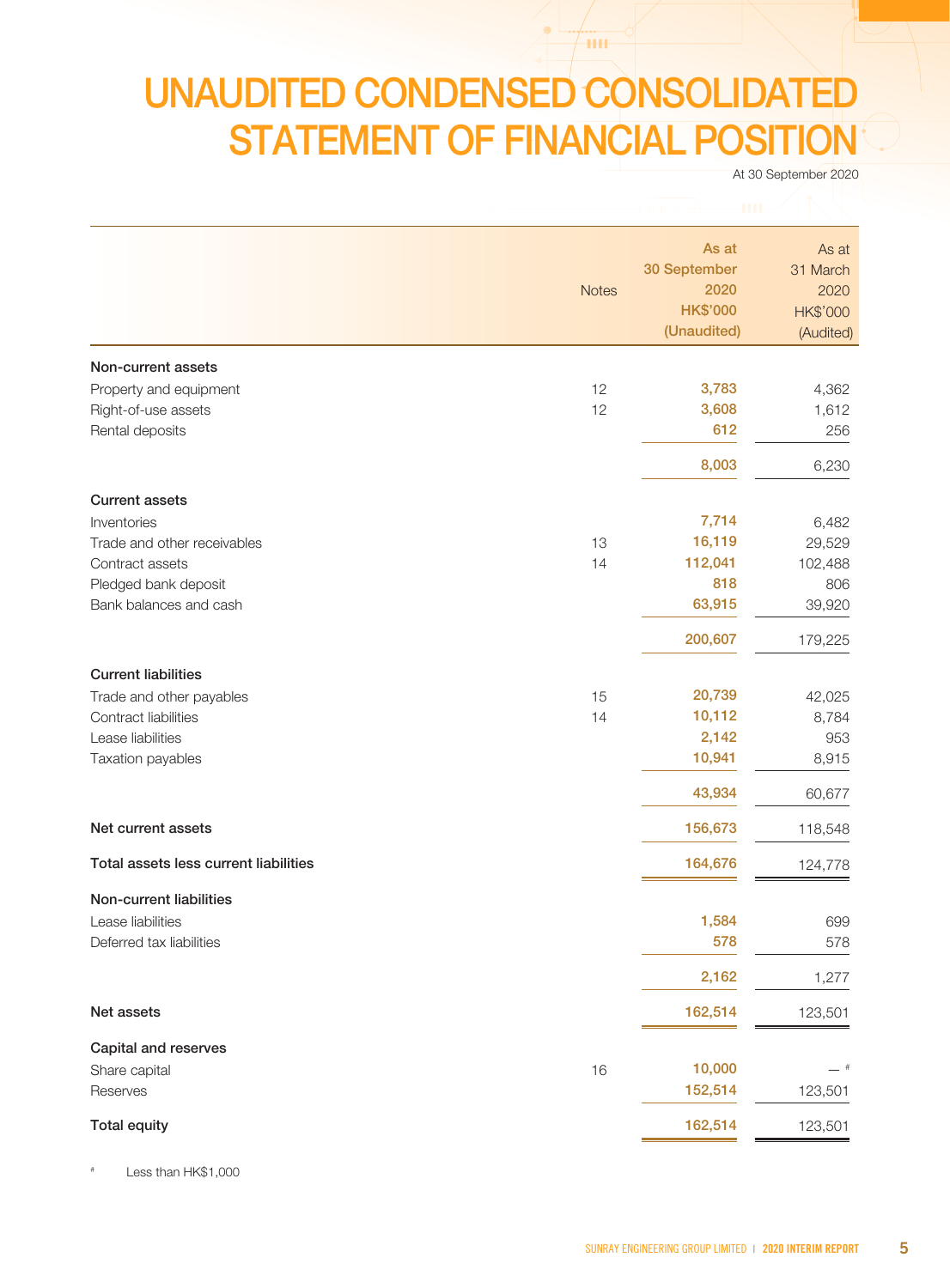# UNAUDITED CONDENSED CONSOLIDATED STATEMENT OF CHANGES IN EQUITY

For the six months ended 30 September 2020

-m

|                                                                                   | <b>Share</b><br>capital<br><b>HK\$'000</b> | <b>Share</b><br>premium<br><b>HK\$'000</b> | Legal<br>reserve<br><b>HK\$'000</b><br>(Note) | <b>Other</b><br>reserve<br><b>HK\$'000</b> | Capital<br>contribution<br><b>HK\$'000</b> | <b>Retained</b><br>profits<br><b>HK\$'000</b> | <b>Total</b><br><b>HK\$'000</b> |
|-----------------------------------------------------------------------------------|--------------------------------------------|--------------------------------------------|-----------------------------------------------|--------------------------------------------|--------------------------------------------|-----------------------------------------------|---------------------------------|
| At 31 March 2019 (audited)<br>Profit and total comprehensive income               |                                            |                                            | 24                                            | 49                                         | 36,724                                     | 67,324                                        | 104,121                         |
| for the period                                                                    |                                            |                                            |                                               |                                            |                                            | 14,074                                        | 14,074                          |
| At 30 September 2019 (audited)                                                    |                                            |                                            | 24                                            | 49                                         | 36,724                                     | 81,398                                        | 118,195                         |
| At 31 March 2020 (audited)                                                        |                                            |                                            | 24                                            | 49                                         | 36,724                                     | 86,704                                        | 123,501                         |
| Capitalisation issue (note 16)                                                    | 7,500                                      | (7,500)                                    |                                               |                                            |                                            |                                               |                                 |
| Issue of shares upon share offer (note 16)<br>Dividend recognised as distribution | 2,500                                      | 38,555                                     |                                               |                                            |                                            |                                               | 41,055                          |
| (note 11)                                                                         |                                            |                                            |                                               |                                            |                                            | (5,800)                                       | (5,800)                         |
| Profit and total comprehensive income                                             |                                            |                                            |                                               |                                            |                                            |                                               |                                 |
| for the period                                                                    |                                            |                                            |                                               |                                            |                                            | 3,758                                         | 3,758                           |
| At 30 September 2020 (unaudited)                                                  | 10,000                                     | 31,055                                     | 24                                            | 49                                         | 36,724                                     | 84,662                                        | 162,514                         |

Note: In accordance with Article 377 of the Commercial Code of Macau Special Administrative Region, the subsidiaries registered in Macau are required to transfer part of their profits of the accounting period of not less than 25% to legal reserve, until the amount reaches an amount equal to half of the respective share capital.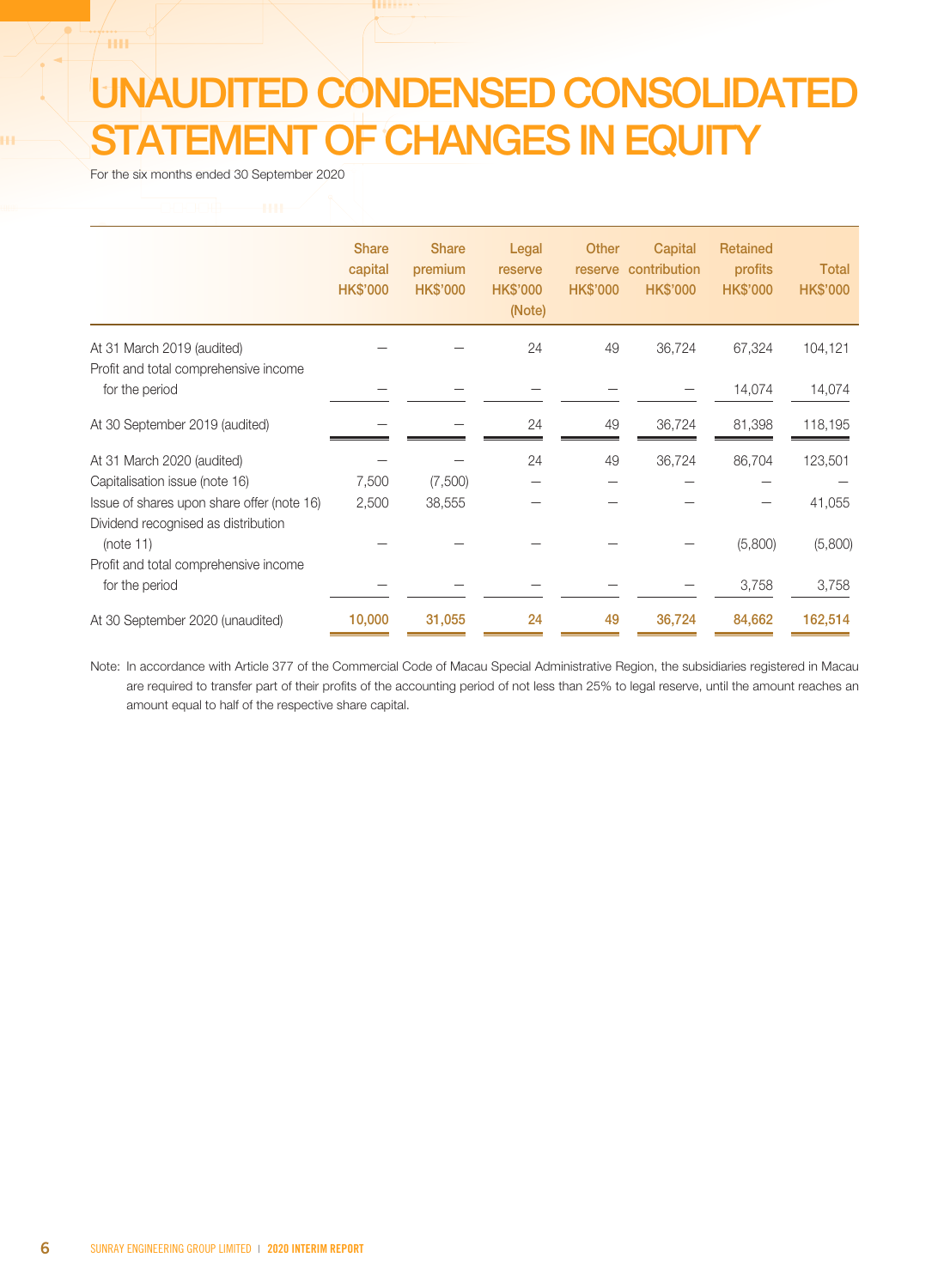# UNAUDITED CONDENSED CONSOLIDATED STATEMENT OF CASH FLOWS

 $/$  HH-

For the six months ended 30 September 2020

|                                                          | <b>Six months ended</b> |                 |
|----------------------------------------------------------|-------------------------|-----------------|
|                                                          | 30 September            |                 |
|                                                          | 2020                    | 2019            |
|                                                          | <b>HK\$'000</b>         | <b>HK\$'000</b> |
|                                                          | (Unaudited)             | (Audited)       |
| Operating activities                                     |                         |                 |
| Profit before taxation                                   | 5,784                   | 18,273          |
| Adjustments for:                                         |                         |                 |
| Loss on disposal of property and equipment               | 309                     |                 |
| Depreciation                                             | 1,788                   | 1,934           |
| Bank interest income                                     | (55)                    | (29)            |
| Impairment losses, net of reversal                       | (15)                    | 1,554           |
| Finance costs                                            | 56                      | 31              |
| Operating cash flows before movements in working capital | 7,867                   | 21,763          |
| Decrease (increase) in trade and other receivables       | 10,245                  | (1, 564)        |
| Increase in contract assets                              | (9,582)                 | (22, 648)       |
| (Increase) decrease in inventories                       | (1, 232)                | 3,837           |
| (Decrease) increase in trade and other payables          | (21, 286)               | 10,876          |
| Increase in contract liabilities                         | 1,328                   | 690             |
| Cash (used in) generated from operations                 | (12,660)                | 12,954          |
| Income tax paid                                          |                         | (37)            |
| Net cash (used in) generated from operating activities   | (12,660)                | 12,917          |
| Investing activities                                     |                         |                 |
| Proceeds from disposal of property and equipment         | 660                     |                 |
| Interest received                                        | 55                      | 29              |
| Purchase of property and equipment                       | (1, 119)                | (315)           |
| Payments for rental deposits                             | (356)                   |                 |
| Placement of a pledged bank deposit                      | (12)                    | (6)             |
| Net cash used in investing activities                    | (772)                   | (292)           |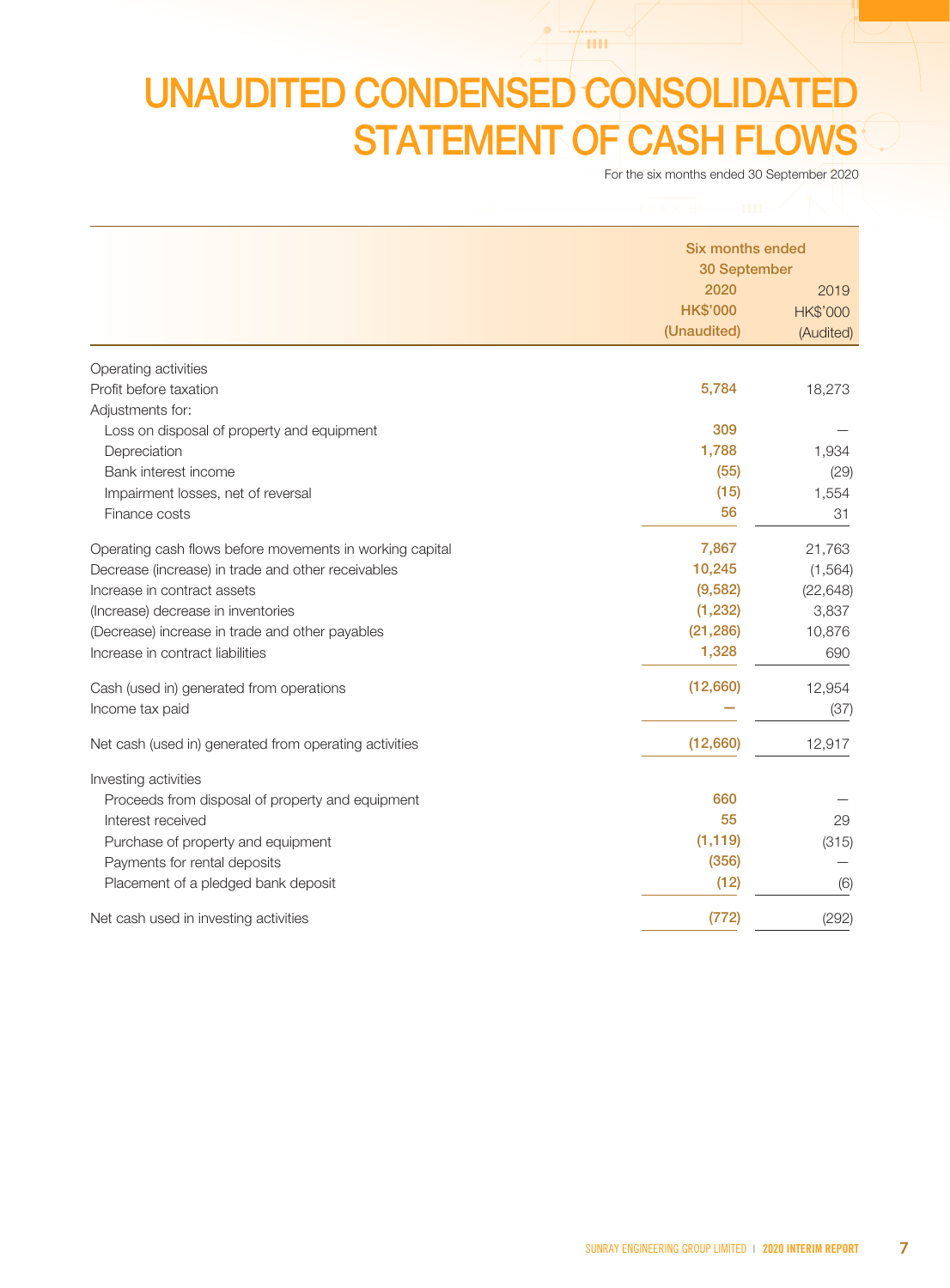### UNAUDITED CONDENSED CONSOLIDATED STATEMENT OF CASH FLOWS

For the six months ended 30 September 2020

HE.

|                                                      | Six months ended |                 |  |  |
|------------------------------------------------------|------------------|-----------------|--|--|
|                                                      | 30 September     |                 |  |  |
|                                                      | 2020             | 2019            |  |  |
|                                                      | <b>HK\$'000</b>  | <b>HK\$'000</b> |  |  |
|                                                      | (Unaudited)      | (Audited)       |  |  |
| Financing activities                                 |                  |                 |  |  |
| Proceeds from issuance of share capital              | 60,000           |                 |  |  |
| Issue costs paid                                     | (15, 736)        | (1,823)         |  |  |
| Payments of lease liabilities                        | (981)            | (1,031)         |  |  |
| Interest paid                                        | (56)             | (31)            |  |  |
| Dividend paid                                        | (5,800)          |                 |  |  |
| Net cash from (used in) financing activities         | 37,427           | (2,885)         |  |  |
| Net increase in cash and cash equivalents            | 23,995           | 9,740           |  |  |
| Cash and cash equivalents at beginning of the period | 39,920           | 31,271          |  |  |
| Cash and cash equivalents at end of the period,      |                  |                 |  |  |
| represented by bank balances and cash                | 63,915           | 41,011          |  |  |
|                                                      |                  |                 |  |  |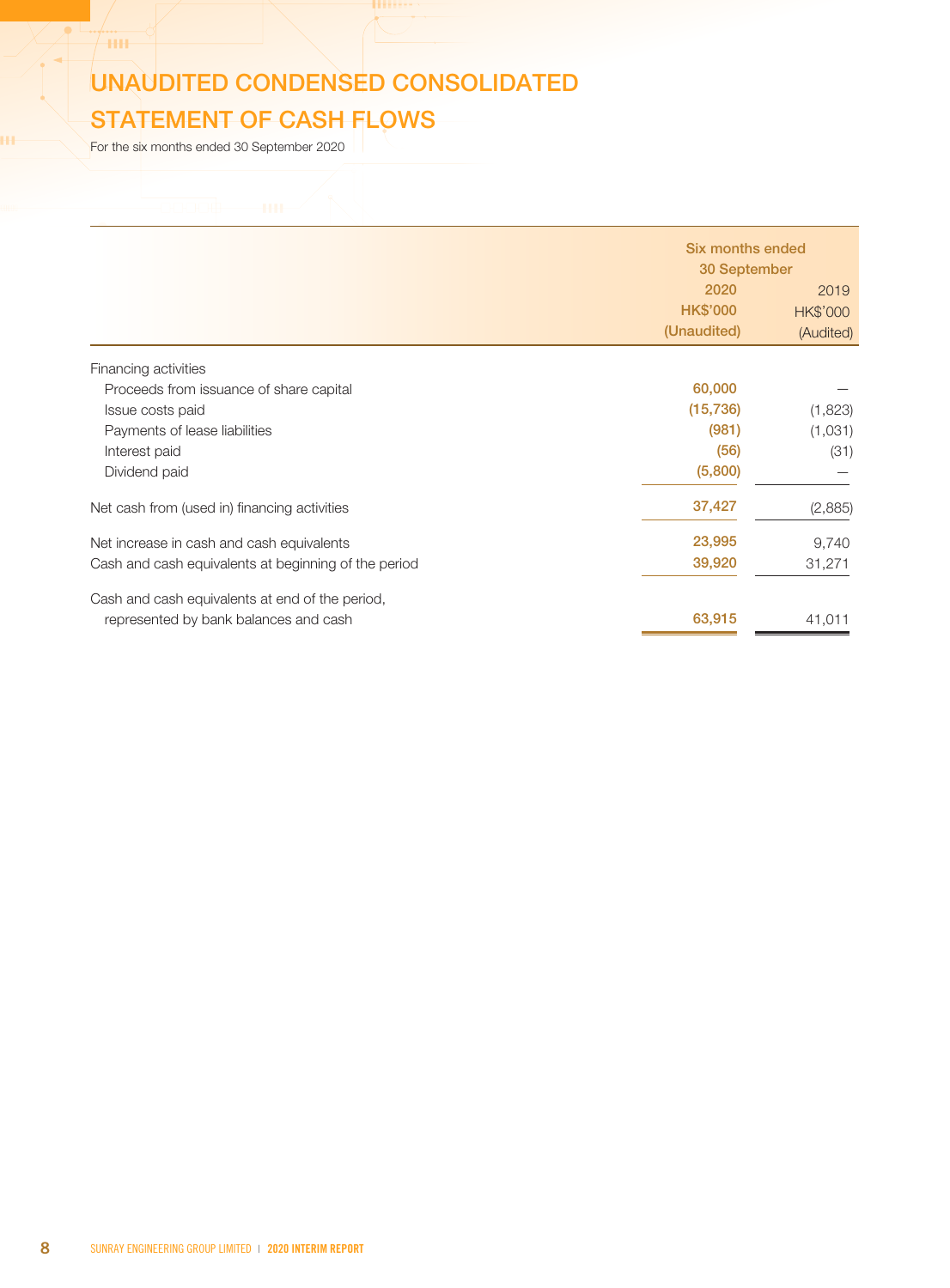**HH** 

For the six months ended 30 September 2020

### 1. GENERAL

The Company was incorporated and registered as an exempted company with limited liability in the Cayman Islands under the Companies Law Chapter 22 of the Cayman Islands on 12 February 2019. The address of the Company's registered office is P.O. Box 1350, Clifton House, 75 Fort Street, Grand Cayman KY1-1108, Cayman Islands and the Company's principal place of business is Unit 803-804, 8/F., Laford Centre, 838 Lai Chi Kok Road, Cheung Sha Wan, Kowloon, Hong Kong.

Upon completion of a group reorganisation (the "Group Reorganisation") on 29 March 2019, the Company has become the holding company now comprising the Group. Details of the Group Reorganisation are set out in the Company's prospectus dated 31 March 2020 (the "Prospectus") in connection with the initial listing of shares of the Company on GEM of the Stock Exchange (the "Listing"). Since 23 April 2020 (the "Listing Date"), the Company has been listed on GEM of the Stock Exchange.

The Company is an investment holding company. The Company and its subsidiaries are principally engaged in provision of building protection works and supply of building protection products. The Company's immediate and ultimate holding company is Ultra Success Industries Limited ("Ultra Success"), a limited liability company incorporated in the British Virgin Islands ("BVI"). The ultimate controlling shareholder of the Group is Mr. Lam Ka Wing ("Mr. Lam").

The unaudited condensed consolidated financial statements are presented in HK\$, which is also the functional currency of the Company.

The condensed consolidated financial statements for the six months ended 30 September 2020 (the "Interim Financial Statements") are unaudited but were reviewed by the audit committee of the Company (the "Audit Committee") and approved for issue by the Board on 13 November 2020.

### 2. BASIS OF PREPARATION

The Interim Financial Statements have been prepared in accordance with Hong Kong Accounting Standard ("HKAS") 34 – Interim Financial Reporting issued by the Hong Kong Institute of Certified Public Accountants (the "HKICPA") as well as with the applicable disclosure requirements of the GEM Listing Rules. The Interim Financial Statements do not include all of the information required for full set of financial statements prepared in accordance with the Hong Kong Financial Reporting Standards ("HKFRSs") and should be read in conjunction with the Company's consolidated financial statements for the year ended 31 March 2020 (the "2020 Annual Report").

The accounting policies and methods of computation applied in the preparation of the Interim Financial Statements are consistent with those applied in the preparation of the 2020 Annual Report except for the adoption of new or revised standards, amendments and interpretations issued by the HKICPA mandatory for annual accounting periods beginning on or after 1 April 2020. The adoption of these new or revised standards, amendments and interpretations in the current accounting period had no significant change in accounting policies and no significant effect on the financial results of the Group. In addition, the Group has not early adopted any new standard, interpretation or amendment that has been issued but is not yet effective for the current accounting period.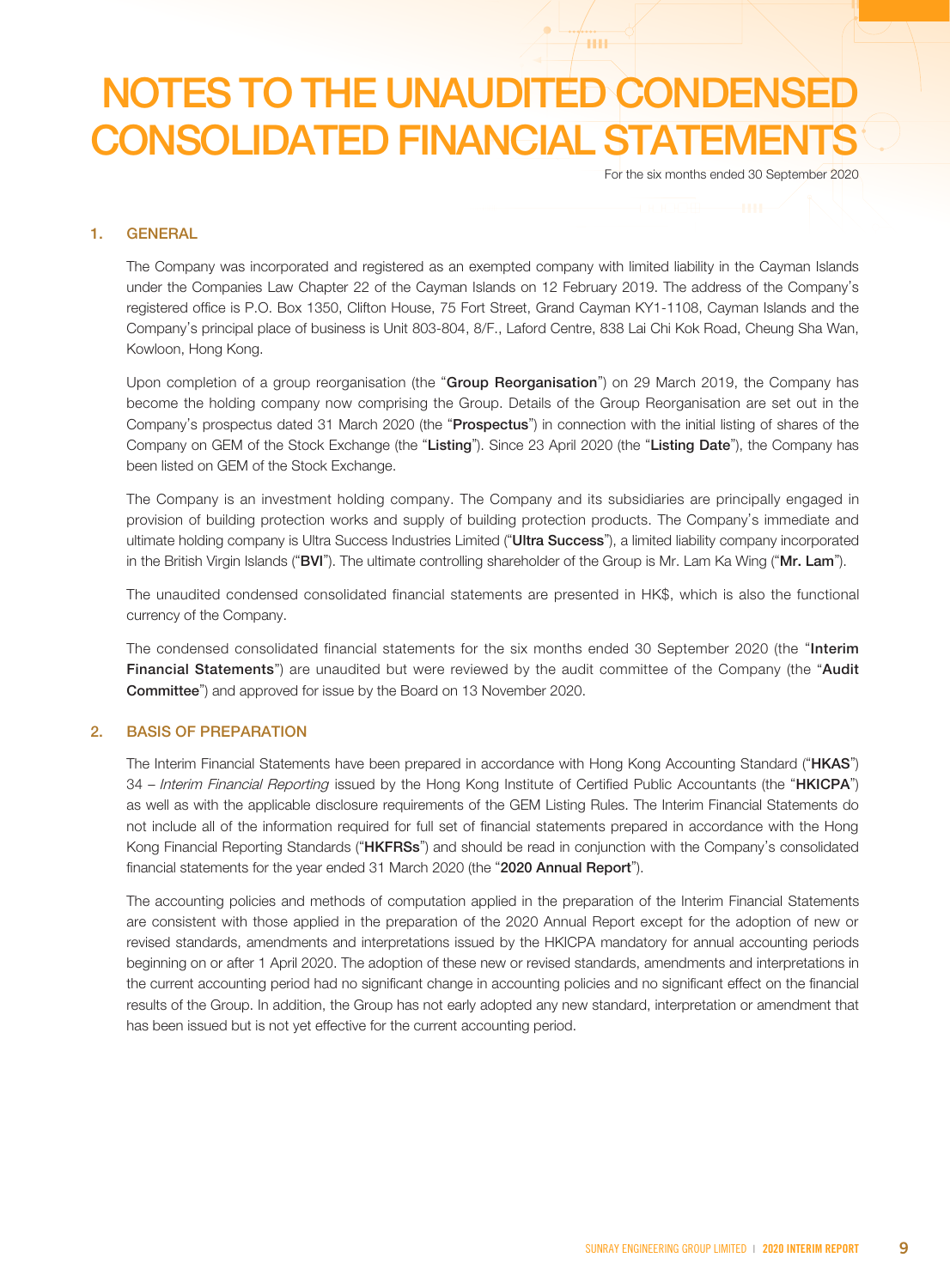For the six months ended 30 September 2020

### 2. BASIS OF PREPARATION (CONTINUED)

The Interim Financial Statements have been prepared on the historical cost basis.

Accounting estimates and assumptions are used in the preparation of financial statements. Although these estimates are based on management's best knowledge and judgment of current events and actions, actual results may ultimately be different from those estimates and assumptions. In preparing the Interim Financial Statements, the significant judgments made by management in applying the Group's accounting policies and the key sources of estimation uncertainty were the same as those that applied in the 2020 Annual Report.

### 3. REVENUE

 $+111$ 

Revenue represents the fair value of amounts received and receivable from provision of building protection works and supply of building protection products.

An analysis of the Group's revenue is as follows:

|                                    | Three months ended |                 | Six months ended |                 |  |
|------------------------------------|--------------------|-----------------|------------------|-----------------|--|
|                                    | 30 September       |                 | 30 September     |                 |  |
|                                    | 2020               | 2019            | 2020             | 2019            |  |
|                                    | <b>HK\$'000</b>    | <b>HK\$'000</b> | <b>HK\$'000</b>  | <b>HK\$'000</b> |  |
|                                    | (Unaudited)        | (Unaudited)     | (Unaudited)      | (Audited)       |  |
| Contract revenue from provision of |                    |                 |                  |                 |  |
| building protection works,         |                    |                 |                  |                 |  |
| recognised over time:              |                    |                 |                  |                 |  |
| Residential buildings              | 9,530              | 13.841          | 19,318           | 26,243          |  |
| Community facilities (Note)        | 6,616              | 5,805           | 10,198           | 10,362          |  |
| Commercial buildings               | 4,972              | 13,461          | 12,029           | 26,411          |  |
|                                    | 21,118             | 33,107          | 41,545           | 63,016          |  |
| Contract revenue from supply of    |                    |                 |                  |                 |  |
| building protection products,      |                    |                 |                  |                 |  |
| recognised at a point in time      | 13,701             | 21,685          | 26,417           | 39,433          |  |
|                                    | 34,819             | 54,792          | 67,962           | 102,449         |  |

Note: Community facilities include hospitals, police offices, museums, sports centres and other community facilities.

All the Group's provision of building protection works are made directly with customers which are mainly construction companies and contractors in Hong Kong. The period of building protection works normally varies from 1 to 4 years. The customers for supply of building protection products are mainly located in Hong Kong and Macau.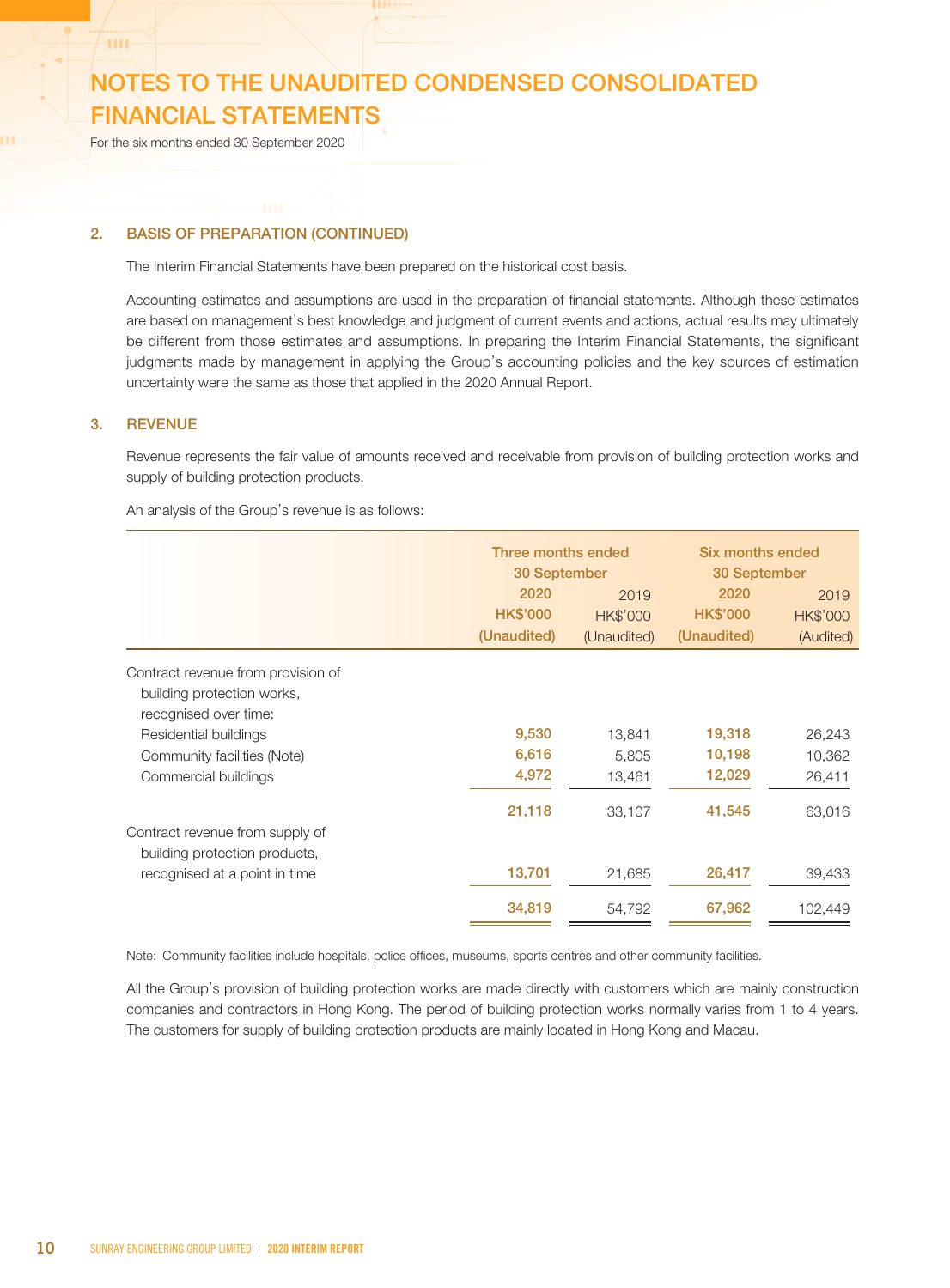**HH** 

For the six months ended 30 September 2020

### 4. SEGMENT INFORMATION

Operating segments are identified on the basis of internal reports about components of the Group that are regularly reviewed by the chief operating decision maker (the "CODM"), being Mr. Lam, in order for CODM to allocate resources and assess performance. No operating segments identified by the CODM have been aggregated in arriving at the reporting segments of the Group.

Specifically, the Group's reporting and operating segments under HKFRS 8 "Operating Segments" are as follows:

- Provision of building protection works; and
- Supply of building protection products.

The CODM makes decisions according to the operating results of each segment. No analysis of segment assets and segment liabilities is presented as the CODM does not regularly review such information for the purposes of resources allocation and performance assessment. Therefore, only segment revenue and segment results are presented.

### Segment revenue and results

The following is an analysis of the Group's revenue and results by operating segments:

### For the six months ended 30 September 2020 (unaudited)

|                                                                                                                                                                                | <b>Provision</b><br>of building<br>protection<br>works<br><b>HK\$'000</b> | Supply of<br>building<br>protection<br>products<br><b>HK\$'000</b> | <b>Total</b><br><b>HK\$'000</b>                              |
|--------------------------------------------------------------------------------------------------------------------------------------------------------------------------------|---------------------------------------------------------------------------|--------------------------------------------------------------------|--------------------------------------------------------------|
| Segment revenue - external                                                                                                                                                     | 41,545                                                                    | 26,417                                                             | 67,962                                                       |
| Segment results                                                                                                                                                                | 15,385                                                                    | 11,414                                                             | 26,799                                                       |
| Other income<br>Other gains and losses<br>Impairment losses, net of reversal<br>Selling and distribution costs<br>Administrative expenses<br>Finance costs<br>Listing expenses |                                                                           |                                                                    | 1,151<br>(16)<br>15<br>(2,926)<br>(18, 257)<br>(56)<br>(926) |
| Profit before taxation                                                                                                                                                         |                                                                           |                                                                    | 5,784                                                        |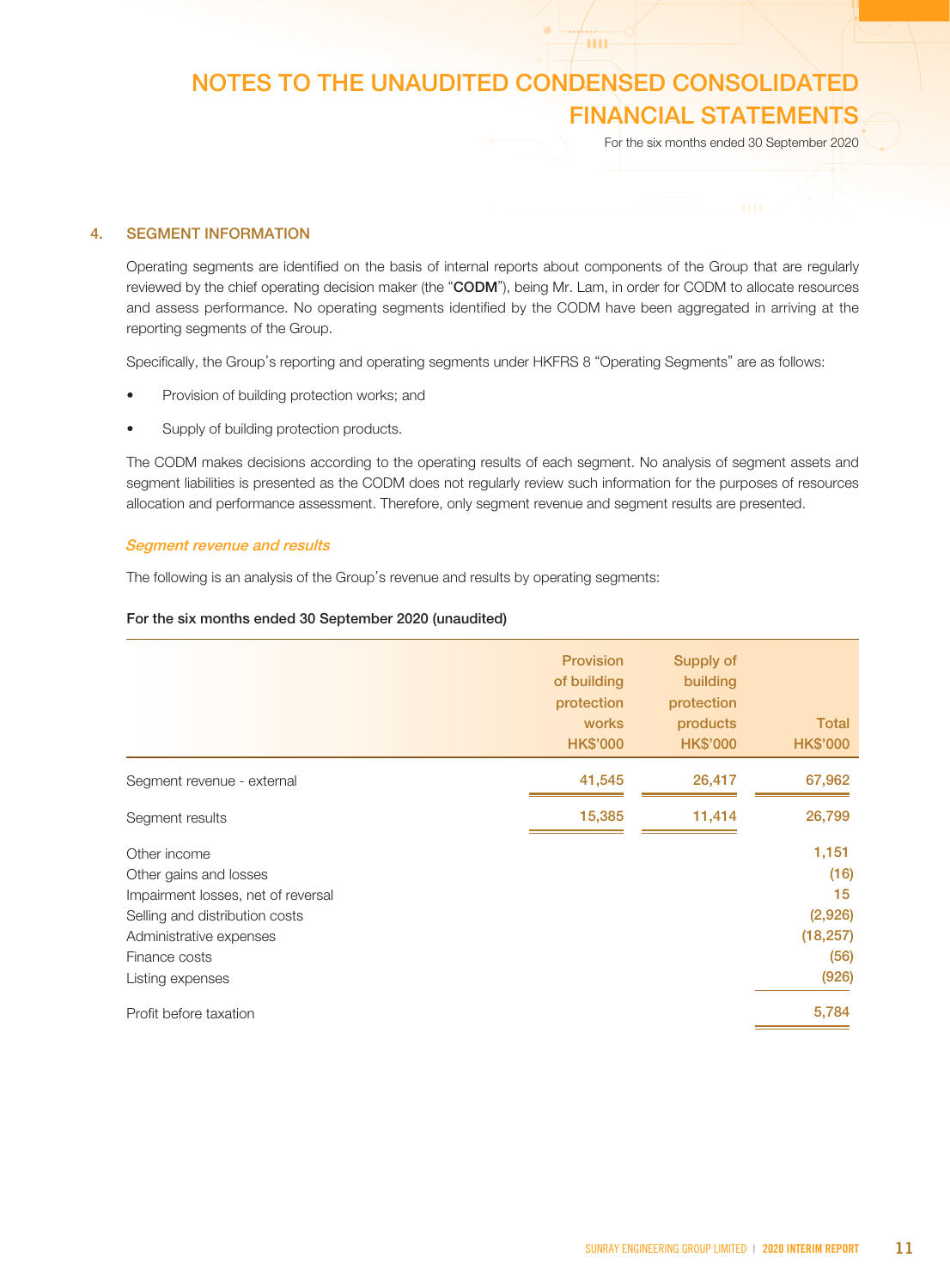For the six months ended 30 September 2020

-m

### 4. SEGMENT INFORMATION (CONTINUED)

### Segment revenue and results (Continued)

For the six months ended 30 September 2019

|                                                                                                                                                                                | Provision<br>of building<br>protection<br>works<br><b>HK\$'000</b> | Supply of<br>building<br>protection<br>products<br><b>HK\$'000</b> | Total<br>HK\$'000                                                     |
|--------------------------------------------------------------------------------------------------------------------------------------------------------------------------------|--------------------------------------------------------------------|--------------------------------------------------------------------|-----------------------------------------------------------------------|
| Segment revenue - external                                                                                                                                                     | 63,016                                                             | 39,433                                                             | 102,449                                                               |
| Segment results                                                                                                                                                                | 25,228                                                             | 17,723                                                             | 42,951                                                                |
| Other income<br>Other gains and losses<br>Impairment losses, net of reversal<br>Selling and distribution costs<br>Administrative expenses<br>Finance costs<br>Listing expenses |                                                                    |                                                                    | 110<br>(540)<br>(1, 554)<br>(2, 857)<br>(13, 523)<br>(31)<br>(6, 283) |
| Profit before taxation                                                                                                                                                         |                                                                    |                                                                    | 18,273                                                                |

Segment results represent the profit before tax earned by each segment without allocation of other income, other gains and losses, impairment losses, net of reversal, selling and distribution costs, administrative expenses, finance costs and listing expenses. This is the measure reported to the CODM for the purposes of resources allocation and assessment of segment performance.

### Geographical information

The Group's operations are located in Hong Kong and Macau. Analysis of the Group's revenue by geographical location is detailed below:

|           |                 | Three months ended<br>30 September |                 | Six months ended |
|-----------|-----------------|------------------------------------|-----------------|------------------|
|           |                 |                                    |                 | 30 September     |
|           | 2020            | 2019                               | 2020            | 2019             |
|           | <b>HK\$'000</b> | <b>HK\$'000</b>                    | <b>HK\$'000</b> | <b>HK\$'000</b>  |
|           | (Unaudited)     | (Unaudited)                        | (Unaudited)     | (Audited)        |
| Hong Kong | 33,128          | 46,539                             | 61,994          | 87,821           |
| Macau     | 1,691           | 8,253                              | 5,968           | 14,628           |
|           | 34,819          | 54,792                             | 67,962          | 102,449          |

The geographical location of the Group's non-current assets, excluding financial assets, is substantially situated in Hong Kong.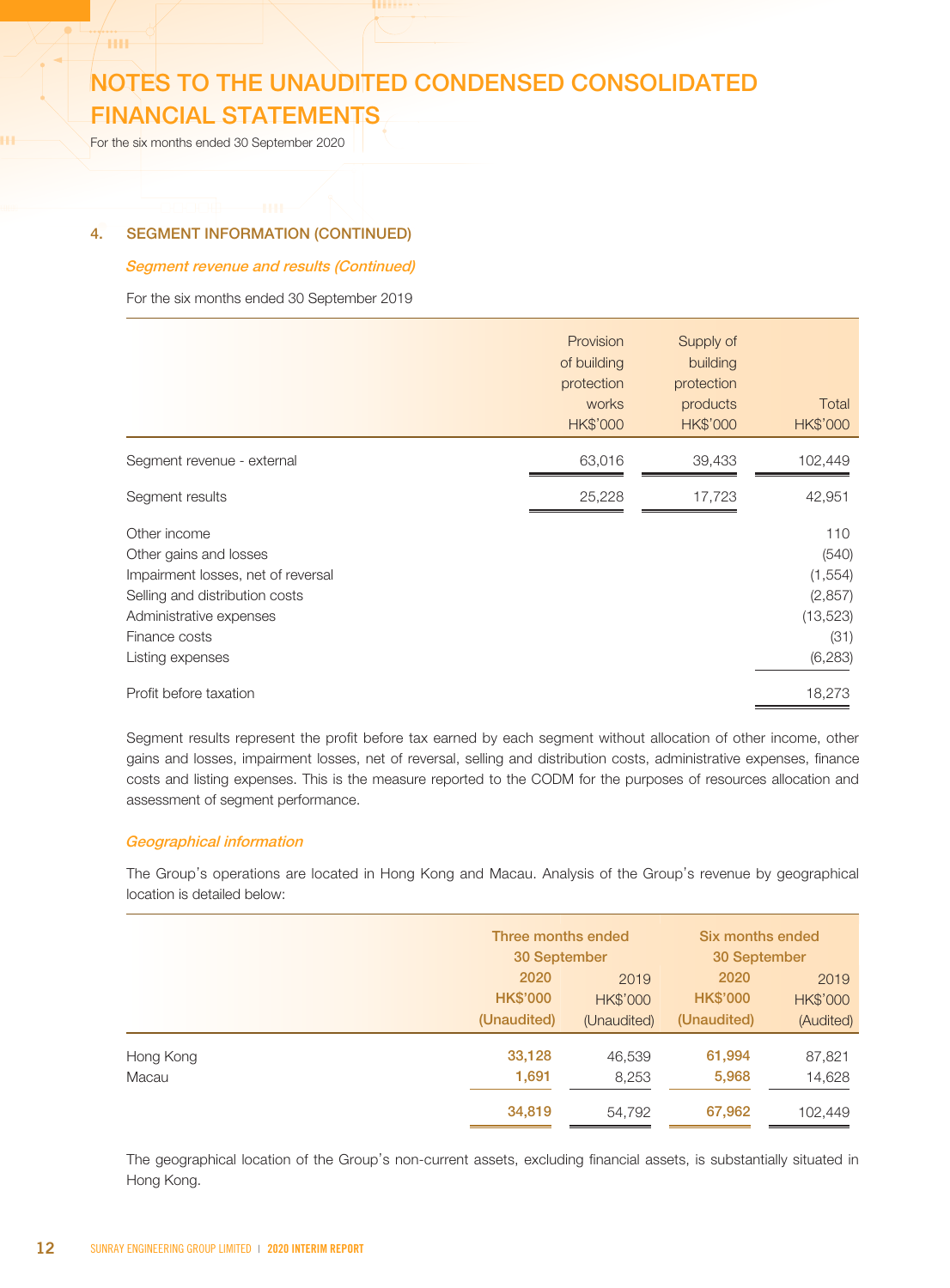For the six months ended 30 September 2020

### 5. OTHER INCOME

| Three months ended<br>30 September<br>30 September<br>2020<br>2020<br>2019<br><b>HK\$'000</b><br><b>HK\$'000</b><br><b>HK\$'000</b><br>(Unaudited)<br>(Unaudited)<br>(Unaudited)<br>16<br>21<br>Bank interest income<br>12<br>55<br>147<br>81<br>Sundry income<br>698<br>983<br>Government subsidies |  |  |                  |                 |
|------------------------------------------------------------------------------------------------------------------------------------------------------------------------------------------------------------------------------------------------------------------------------------------------------|--|--|------------------|-----------------|
|                                                                                                                                                                                                                                                                                                      |  |  | Six months ended |                 |
|                                                                                                                                                                                                                                                                                                      |  |  |                  |                 |
|                                                                                                                                                                                                                                                                                                      |  |  |                  | 2019            |
|                                                                                                                                                                                                                                                                                                      |  |  |                  | <b>HK\$'000</b> |
|                                                                                                                                                                                                                                                                                                      |  |  |                  | (Audited)       |
|                                                                                                                                                                                                                                                                                                      |  |  |                  | 29              |
|                                                                                                                                                                                                                                                                                                      |  |  |                  | 81              |
|                                                                                                                                                                                                                                                                                                      |  |  |                  |                 |
| 769<br>1,151<br>93                                                                                                                                                                                                                                                                                   |  |  |                  | 110             |

### 6. OTHER GAINS AND LOSSES

| Three months ended<br>30 September |                 | Six months ended<br>30 September |                 |
|------------------------------------|-----------------|----------------------------------|-----------------|
|                                    |                 |                                  |                 |
| <b>HK\$'000</b>                    | <b>HK\$'000</b> | <b>HK\$'000</b>                  | <b>HK\$'000</b> |
| (Unaudited)                        | (Unaudited)     | (Unaudited)                      | (Audited)       |
| 271                                | (475)           | 293                              | (540)           |
| (33)                               |                 | (309)                            |                 |
| 238                                | (475)           | (16)                             | (540)           |
|                                    |                 |                                  |                 |

### 7. FINANCE COSTS

|                                        | Three months ended           |                 | Six months ended |                 |
|----------------------------------------|------------------------------|-----------------|------------------|-----------------|
|                                        | 30 September<br>30 September |                 |                  |                 |
|                                        | 2020                         | 2019            | 2020             | 2019            |
|                                        | <b>HK\$'000</b>              | <b>HK\$'000</b> | <b>HK\$'000</b>  | <b>HK\$'000</b> |
|                                        | (Unaudited)                  | (Unaudited)     | (Unaudited)      | (Audited)       |
| Interest expenses on lease liabilities | 34                           | 14              | 56               | -31             |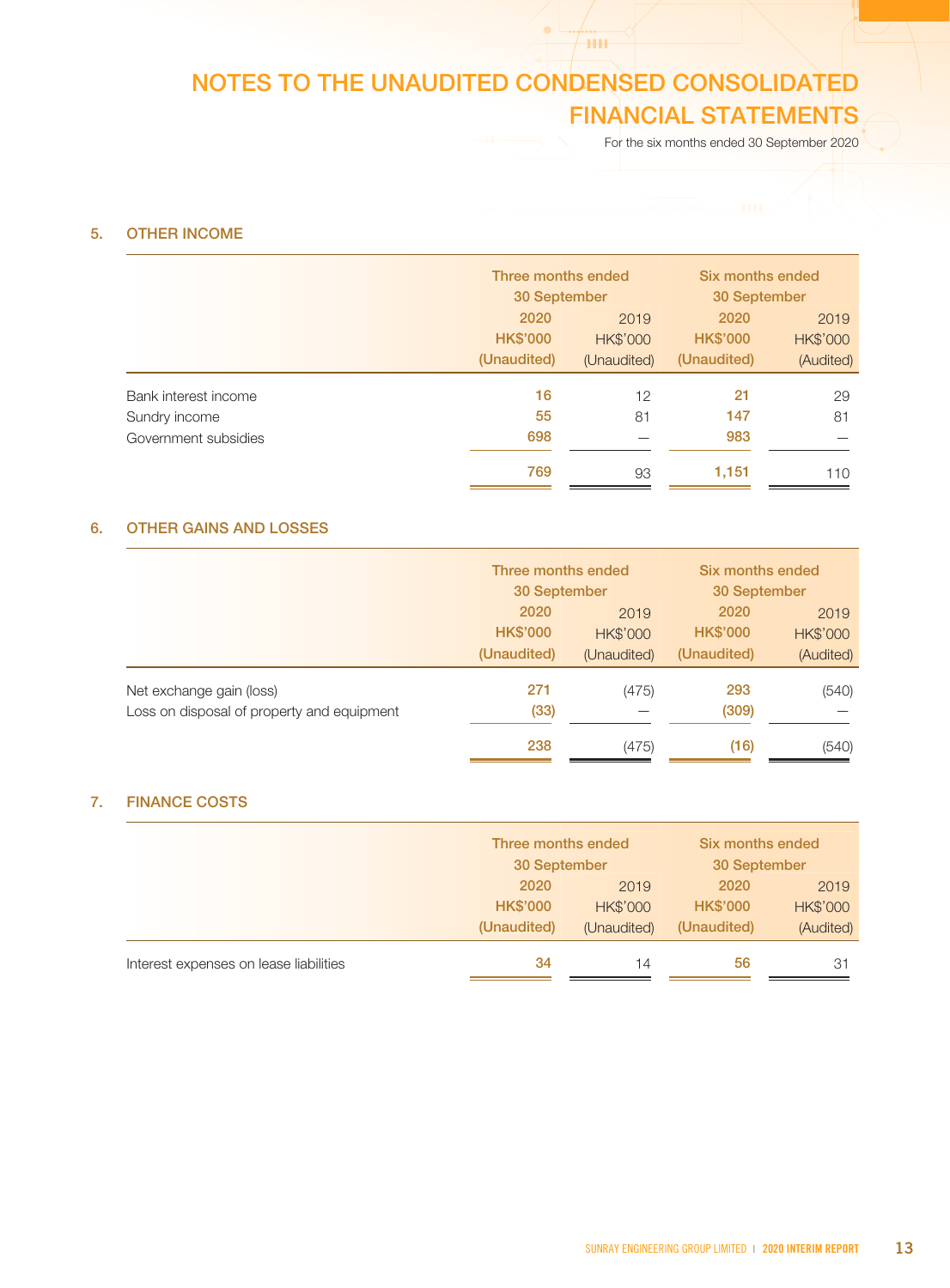For the six months ended 30 September 2020

1999

### 8. PROFIT BEFORE TAXATION

|                                                               | Three months ended<br>30 September<br>2020<br><b>HK\$'000</b> | 2019<br><b>HK\$'000</b> | Six months ended<br>30 September<br>2020<br><b>HK\$'000</b> | 2019<br><b>HK\$'000</b> |
|---------------------------------------------------------------|---------------------------------------------------------------|-------------------------|-------------------------------------------------------------|-------------------------|
|                                                               | (Unaudited)                                                   | (Unaudited)             | (Unaudited)                                                 | (Audited)               |
| Profit before taxation has been arrived<br>at after charging: |                                                               |                         |                                                             |                         |
| Directors' emoluments                                         | 2,823                                                         | 1,237                   | 4,731                                                       | 2,204                   |
| Other staff costs                                             | 4,684                                                         | 4.900                   | 10,975                                                      | 9,953                   |
| Retirement benefit schemes contributions                      |                                                               |                         |                                                             |                         |
| for other staff                                               | 185                                                           | 112                     | 373                                                         | 255                     |
| Total staff costs                                             | 7,692                                                         | 6,249                   | 16,079                                                      | 12,412                  |
| Auditor's remuneration                                        | 150                                                           | 150                     | 300                                                         | 300                     |
| Cost of inventories recognised as an expense                  | 12,643                                                        | 21.744                  | 24,279                                                      | 39.721                  |
| Depreciation of property and equipment                        | 322                                                           | 370                     | 738                                                         | 860                     |
| Depreciation of right-of-use assets                           | 562                                                           | 588                     | 1,050                                                       | 1,074                   |

### 9. INCOME TAX EXPENSE

|                                      | Three months ended |                 | Six months ended |              |
|--------------------------------------|--------------------|-----------------|------------------|--------------|
|                                      |                    | 30 September    |                  | 30 September |
|                                      | 2020               | 2019            | 2020             | 2019         |
|                                      | <b>HK\$'000</b>    | <b>HK\$'000</b> | <b>HK\$'000</b>  | HK\$'000     |
|                                      | (Unaudited)        | (Unaudited)     | (Unaudited)      | (Audited)    |
| Tax charge comprises:<br>Current tax |                    |                 |                  |              |
| Hong Kong Profits Tax                | 1,466              | 2,101           | 2,026            | 4,213        |
| Macau Complementary Tax              |                    | 28              |                  | 28           |
|                                      | 1,466              | 2.129           | 2,026            | 4.241        |
| Deferred tax                         |                    | (42)            |                  | (42)         |
|                                      | 1,466              | 2,087           | 2,026            | 4,199        |
|                                      |                    |                 |                  |              |

The Group is subject to income tax on an entity basis on profits arising in or derived from the jurisdictions in which members of the Group are domiciled and operate.

On 21 March 2018, the Hong Kong Legislative Council passed The Inland Revenue (Amendment) (No. 7) Bill 2017 (the "Bill") which introduces the two-tiered profits tax rates regime. The Bill was signed into law on 28 March 2018 and was gazetted on the following day. Under the two-tiered profits tax rates regime, the first HK\$2,000,000 of profits of qualifying group entity will be taxed at 8.25%, and profits above HK\$2,000,000 of that qualifying group entity will be taxed at 16.5%. Accordingly, Hong Kong Profits Tax of the qualifying entity is calculated in accordance with the twotiered profits tax rates regime. The profits of other group entities in Hong Kong not qualifying for the two-tiered profits tax rates regime continue to be taxed at the flat rate of 16.5%.

Macau Complementary Tax is calculated at the rate of 12% on the estimated assessable profits exceeding Macau Pataca 600,000 for both periods.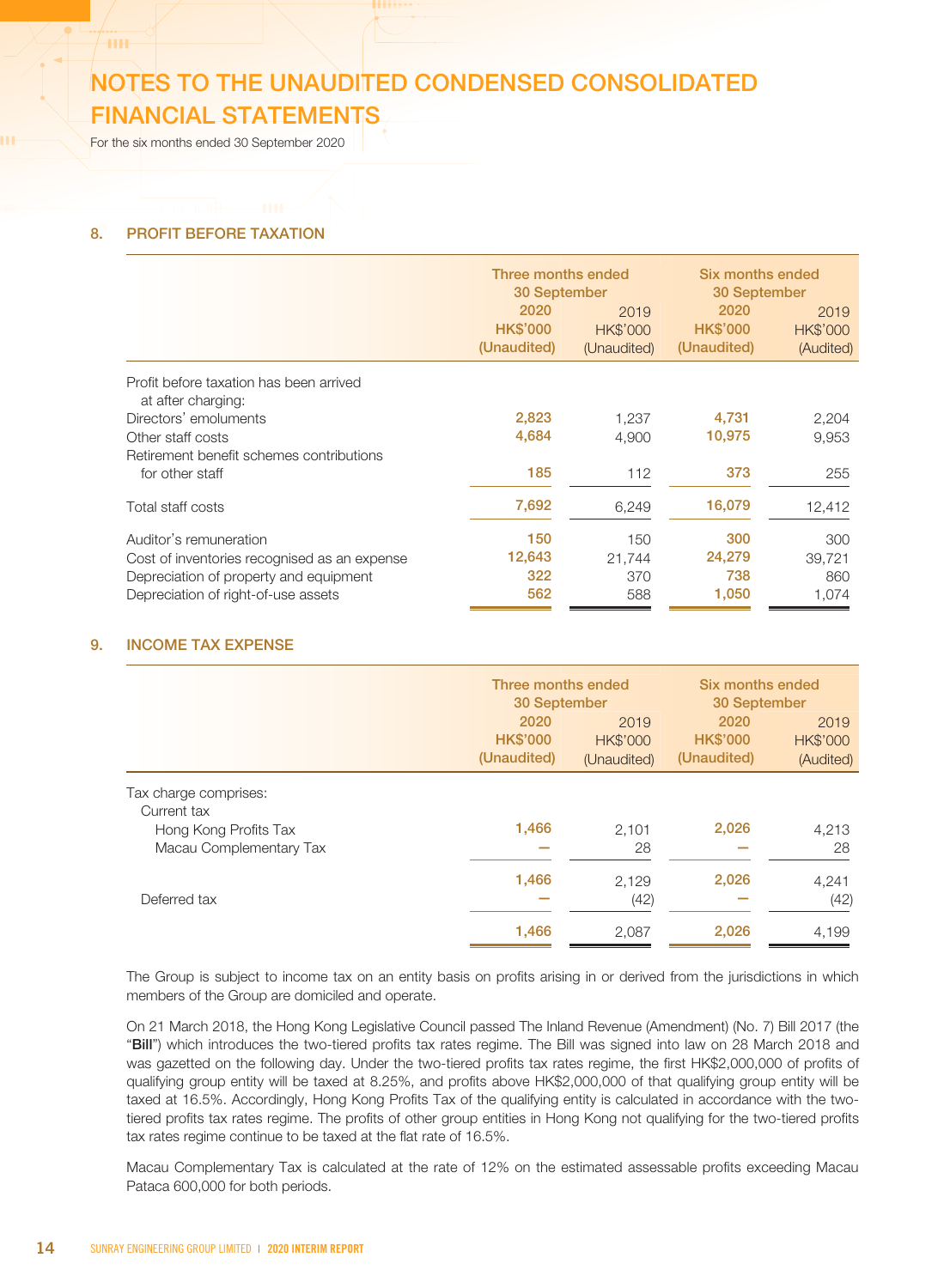**HH** 

For the six months ended 30 September 2020

### 10. EARNINGS PER SHARE

The calculation of basic earnings per share attributable to owners of the Company is based on the following data:

|                                                                                                                               | Three months ended<br>30 September     |                                        | Six months ended<br>30 September       |                                      |
|-------------------------------------------------------------------------------------------------------------------------------|----------------------------------------|----------------------------------------|----------------------------------------|--------------------------------------|
|                                                                                                                               | 2020<br><b>HK\$'000</b><br>(Unaudited) | 2019<br><b>HK\$'000</b><br>(Unaudited) | 2020<br><b>HK\$'000</b><br>(Unaudited) | 2019<br><b>HK\$'000</b><br>(Audited) |
| Earnings:<br>Earnings for the purpose of<br>calculating basic earnings per share                                              |                                        |                                        |                                        |                                      |
| (profit for the period attributable to<br>owners of the Company)                                                              | 2,856                                  | 11,113                                 | 3,758                                  | 14,074                               |
|                                                                                                                               |                                        |                                        | 000'                                   | <b>'000</b>                          |
| Number of shares:<br>Weighted average number of ordinary shares<br>for the purpose of calculating basic earnings<br>per share | 1,000,000                              | 750,000                                | 969,945                                | 750,000                              |

The weighted average number of ordinary shares for the purpose of calculating basic earnings per share during the six months ended 30 September 2020 includes (i) 1 ordinary share in issue upon incorporation; (ii) 749,999,999 new ordinary shares issued pursuant to the capitalisation issue as set out in note 16 to the unaudited condensed consolidated financial statements, as if all these shares had been in issue throughout the six months ended 30 September 2020, and (iii) 219,945,355 shares, representing the weighted average of 250,000,000 new ordinary shares issued upon completion of the Listing.

The weighted average number of ordinary shares for the purpose of calculating basic earnings per share during the six months ended 30 September 2019 has been determined on the assumption that the capitalisation issue as set out in note 16 to the unaudited condensed consolidated financial statements in connection with the Listing has been effective on 1 April 2019.

No diluted earnings per share is presented as the Group has no potential ordinary shares in issue during both periods.

### 11. DIVIDENDS

A final dividend in respect of the year ended 31 March 2020 of 0.58 HK cents per share, in an aggregate amount of HK\$5,800,000, has been declared and approved by the shareholders of the Company and was paid in September 2020.

The Board does not recommend the payment of any dividend for the six months ended 30 September 2020 (six months ended 30 September 2019: Nil).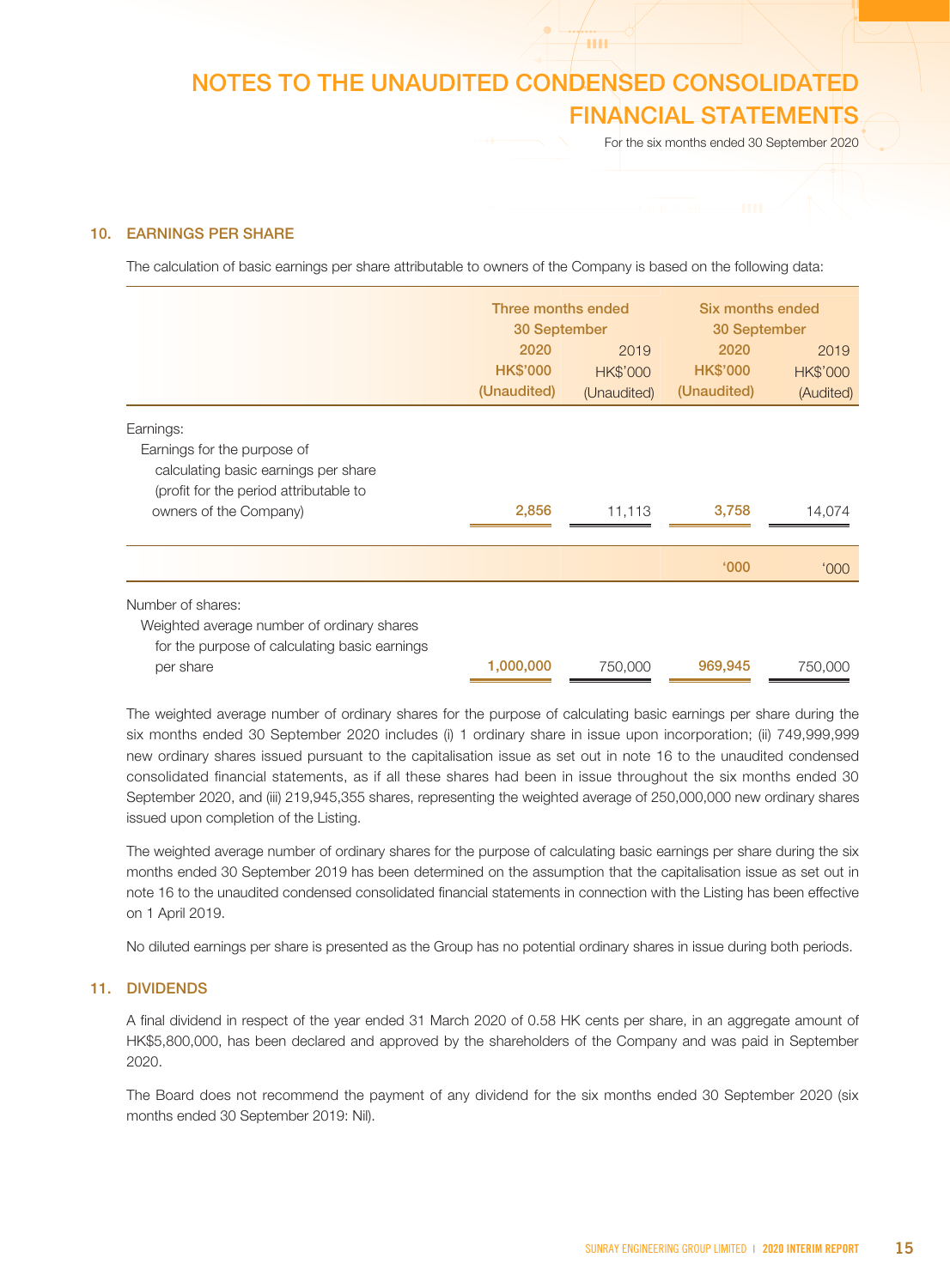For the six months ended 30 September 2020

 $-$ mm $\pm$ 

### 12. PROPERTY AND EQUIPMENT AND RIGHT-OF-USE ASSETS

During the six months ended 30 September 2020, the Group acquired items of property and equipment with a cost of approximately HK\$1,119,000 (six months ended 30 September 2019: HK\$315,000).

In addition, the Group disposed of certain property and equipment with an aggregate carrying amount of approximately HK\$969,000 (six months ended 30 September 2019: Nil) for proceeds of approximately HK\$660,000 (six months ended 30 September 2019: Nil), resulting in a loss of disposal of approximately HK\$309,000 (six months ended 30 September 2019: Nil).

During the six months ended 30 September 2020, the Group entered into two new lease agreements and recognised right-of-use assets and lease liabilities of approximately HK\$2,524,000.

### 13. TRADE AND OTHER RECEIVABLES

|                                                         | As at<br>30 September<br>2020<br><b>HK\$'000</b><br>(Unaudited) | As at<br>31 March<br>2020<br><b>HK\$'000</b><br>(Audited) |
|---------------------------------------------------------|-----------------------------------------------------------------|-----------------------------------------------------------|
| Trade receivables                                       | 15,122                                                          | 23,524                                                    |
| Less: Allowance for impairment                          | (163)                                                           | (207)                                                     |
|                                                         | 14,959                                                          | 23,317                                                    |
| Deferred issue costs                                    |                                                                 | 5,157                                                     |
| Other receivables                                       | 450                                                             | 413                                                       |
| Prepayment and deposits                                 | 1,322                                                           | 868                                                       |
| Prepaid listing expenses                                |                                                                 | 30                                                        |
|                                                         | 16,731                                                          | 29,785                                                    |
| Less: Rental deposits classified as non-current portion | (612)                                                           | (256)                                                     |
| Current portion                                         | 16,119                                                          | 29,529                                                    |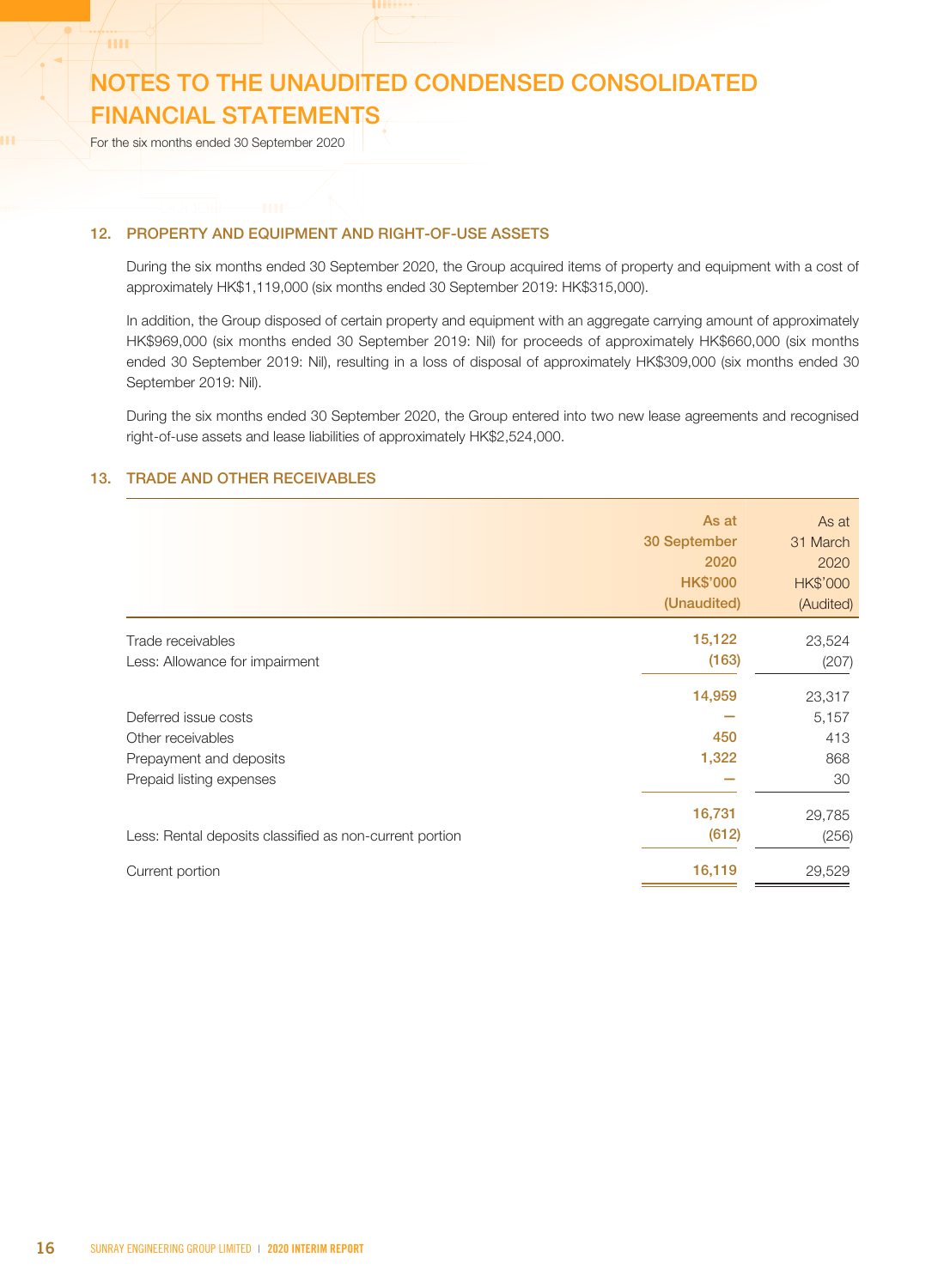**THE** 

For the six months ended 30 September 2020

### 13. TRADE AND OTHER RECEIVABLES (CONTINUED)

#### Trade receivables

Trade receivables represent the amounts receivable, after deduction of retention receivables. For provision of building protection works, the trade receivables usually fall due within 14 to 30 days after the work is certified. For supply of building protection products, the Group normally allows a credit period ranging from 15 to 30 days to its customers.

The following is an ageing analysis of trade receivables, net of loss allowances, presented based on the approval dates of work certified or dates of invoices at the end of the reporting period.

|                 | As at<br>30 September<br>2020<br><b>HK\$'000</b> | As at<br>31 March<br>2020<br><b>HK\$'000</b> |
|-----------------|--------------------------------------------------|----------------------------------------------|
|                 | (Unaudited)                                      | (Audited)                                    |
| 0 to 30 days    | 5,067                                            | 7,222                                        |
| 31 to 90 days   | 4,337                                            | 12,824                                       |
| 91 to 180 days  | 2,566                                            | 454                                          |
| 181 to 365 days | 314                                              | 189                                          |
| Over 365 days   | 2,675                                            | 2,628                                        |
|                 | 14,959                                           | 23,317                                       |

Before accepting any new customer, the Group assesses the potential customer's credit quality and defines credit limits by customers. Recoverability of the trade receivables is reviewed by the management of the Group regularly.

In addition, the management of the Group is of the opinion that no event of default occurred for trade receivables past due over 90 days as the balances are still considered fully recoverable based on the management's historical experience on the settlement pattern from these customers.

The Group applies the simplified approach to provide for expected credit loss ("ECL") prescribed by HKFRS 9. There has been no change in the estimation techniques or significant assumptions made during the six months ended 30 September 2020 in assessing the loss allowances for the trade receivables.

For the other receivables including rental deposits, allowance for impairment was insignificant and thus negligible to be made since the management of the Group considers the probability of default is minimal after assessing the counterparties' financial background and creditability.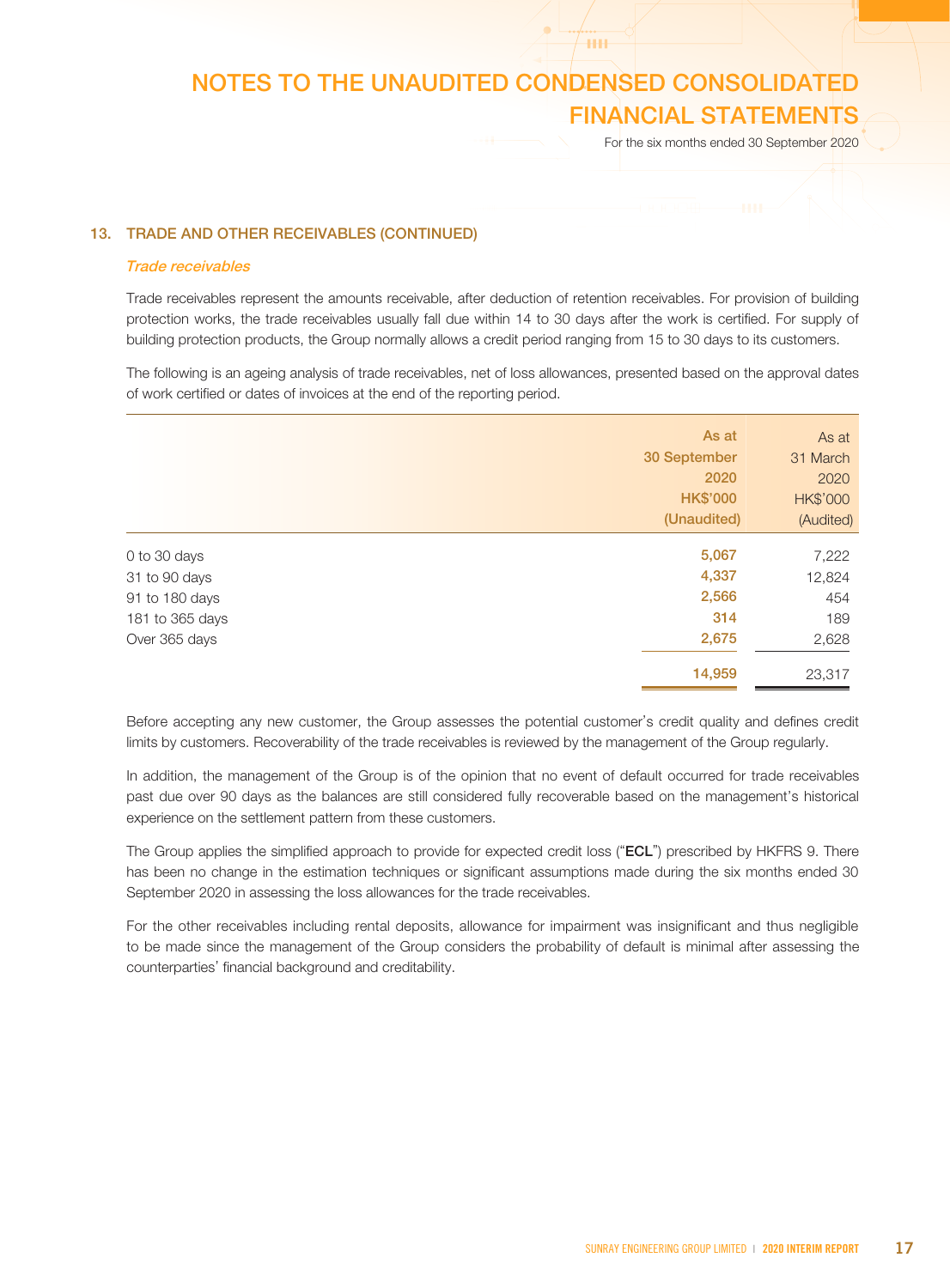For the six months ended 30 September 2020

**HH** 

### 14. CONTRACT ASSETS/LIABILITIES

|                                                                                                                             | As at                | As at               |
|-----------------------------------------------------------------------------------------------------------------------------|----------------------|---------------------|
|                                                                                                                             | 30 September         | 31 March            |
|                                                                                                                             | 2020                 | 2020                |
|                                                                                                                             | <b>HK\$'000</b>      | HK\$'000            |
|                                                                                                                             | (Unaudited)          | (Audited)           |
| Analysed for reporting purposes, on a net basis for each<br>respective contract:<br>Contract assets<br>Contract liabilities | 112,041<br>(10, 112) | 102,488<br>(8, 784) |
|                                                                                                                             |                      |                     |

Included in carrying amount of contract assets are retention receivables of HK\$18,035,000 (31 March 2020: HK\$17,168,000) as at 30 September 2020, net of loss allowance of HK\$975,000 (31 March 2020: HK\$974,000).

Retention receivables represent the money retained by the Group's customers to secure the due performance of the contracts. The customers normally withhold 10% of the certified amount payable to the Group as retention money (accumulated up to maximum 5% of contract sum), 50% of which is normally recoverable upon completion of respective project and the remaining 50% is recoverable after the completion of defect liability period of the relevant contracts or in accordance with the terms specified in the relevant contracts, ranging from 1 to 2 years from the date of completion of respective projects. The amount is unsecured and interest-free.

The retention receivables, net of loss allowance, included in contract assets are to be settled, based on the expiry of the defect liability period of the relevant contracts or in accordance with the terms specified in the relevant contracts, at the end of the reporting period as follows:

|                 | As at           | As at           |
|-----------------|-----------------|-----------------|
|                 | 30 September    | 31 March        |
|                 | 2020            | 2020            |
|                 | <b>HK\$'000</b> | <b>HK\$'000</b> |
|                 | (Unaudited)     | (Audited)       |
| Within one year | 2,210           | 2,125           |
| After one year  | 15,825          | 15,043          |
|                 | 18,035          | 17,168          |
|                 |                 |                 |

At the end of the reporting period, contract liabilities represent advanced payments from customers for unsatisfied performance obligations and are recognised as revenue when the Group performs its obligations under the contracts which are expected to be satisfied within one year.

The Group applies the simplified approach to provide for ECL prescribed by HKFRS 9. There has been no change in the estimation techniques or significant assumptions made during the six months ended 30 September 2020 in assessing the loss allowances for the contract assets.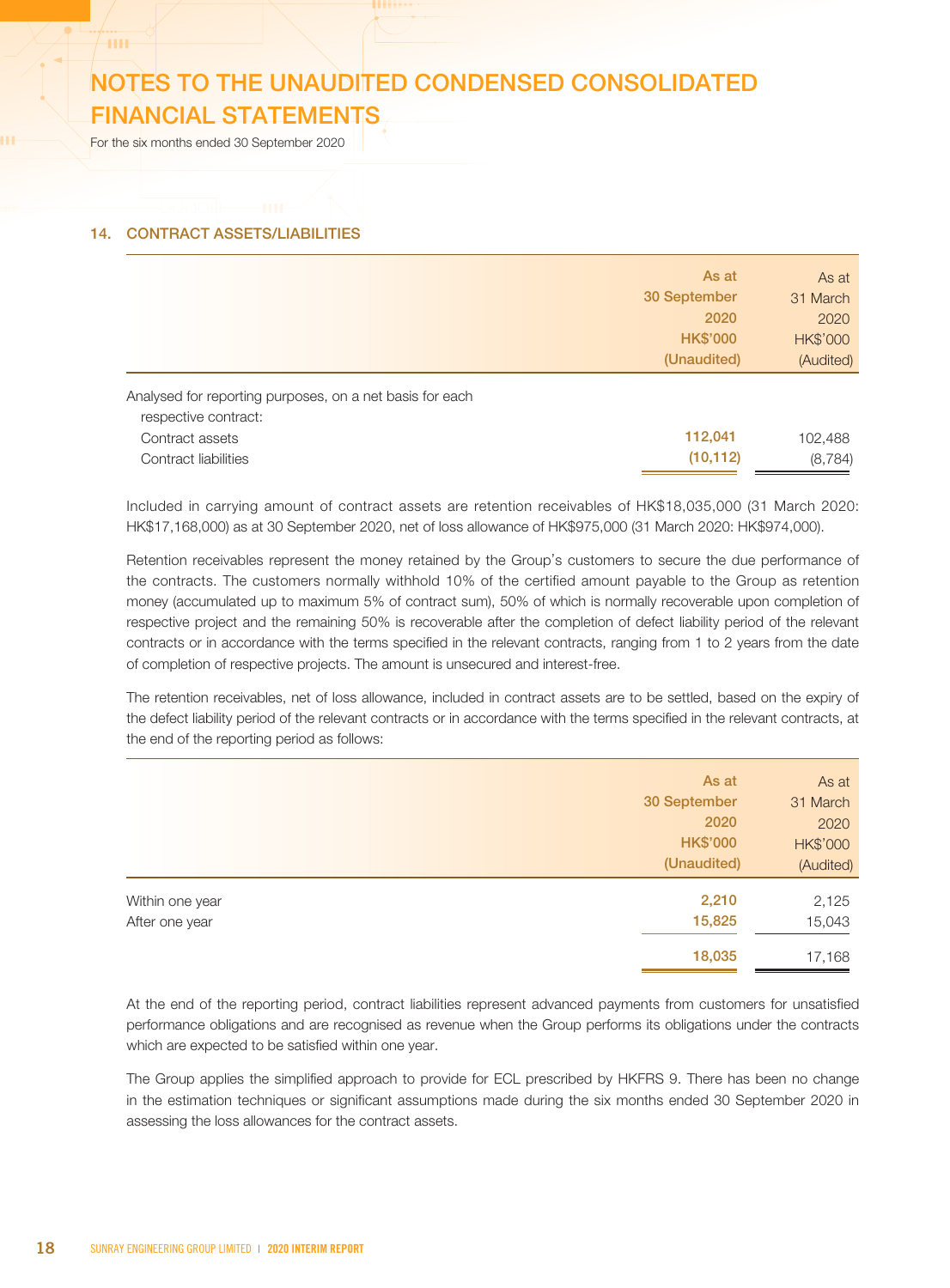**HHF** 

For the six months ended 30 September 2020

### 15. TRADE AND OTHER PAYABLES

|                                          | As at           | As at           |
|------------------------------------------|-----------------|-----------------|
|                                          | 30 September    | 31 March        |
|                                          | 2020            | 2020            |
|                                          | <b>HK\$'000</b> | <b>HK\$'000</b> |
|                                          | (Unaudited)     | (Audited)       |
| Trade payables                           | 11,431          | 20,477          |
| Retention payables                       | 4,809           | 4,332           |
| Accrued expenses                         | 2,446           | 2,896           |
| Accrued staff costs                      | 2,053           | 6,707           |
| Accrued listing expenses and issue costs |                 | 7,613           |
|                                          | 20,739          | 42,025          |
|                                          |                 |                 |

The following is an ageing analysis of trade payables based on the invoice date at the end of the reporting period:

|                | As at           | As at           |
|----------------|-----------------|-----------------|
|                | 30 September    | 31 March        |
|                | 2020            | 2020            |
|                | <b>HK\$'000</b> | <b>HK\$'000</b> |
|                | (Unaudited)     | (Audited)       |
| Within 30 days | 6,114           | 7,647           |
| 31 to 90 days  | 2,381           | 9,014           |
| Over 90 days   | 2,936           | 3,816           |
|                | 11,431          | 20,477          |
|                |                 |                 |

The credit period of trade payables ranges from 30 to 90 days.

Retention payables to sub-contractors of contract works are interest-free and payable by the Group after the expiry of maintenance period of the relevant contracts or in accordance with the terms specified in the relevant contracts for a period of generally 12 months after completion of the relevant works.

The retention payables are to be settled, based on the expiry of maintenance period, at the end of each reporting period as follows:

| As at           | As at           |
|-----------------|-----------------|
| 30 September    | 31 March        |
| 2020            | 2020            |
| <b>HK\$'000</b> | <b>HK\$'000</b> |
| (Unaudited)     | (Audited)       |
| 1,623           | 1,454           |
| 3,186           | 2,878           |
| 4,809           | 4,332           |
|                 |                 |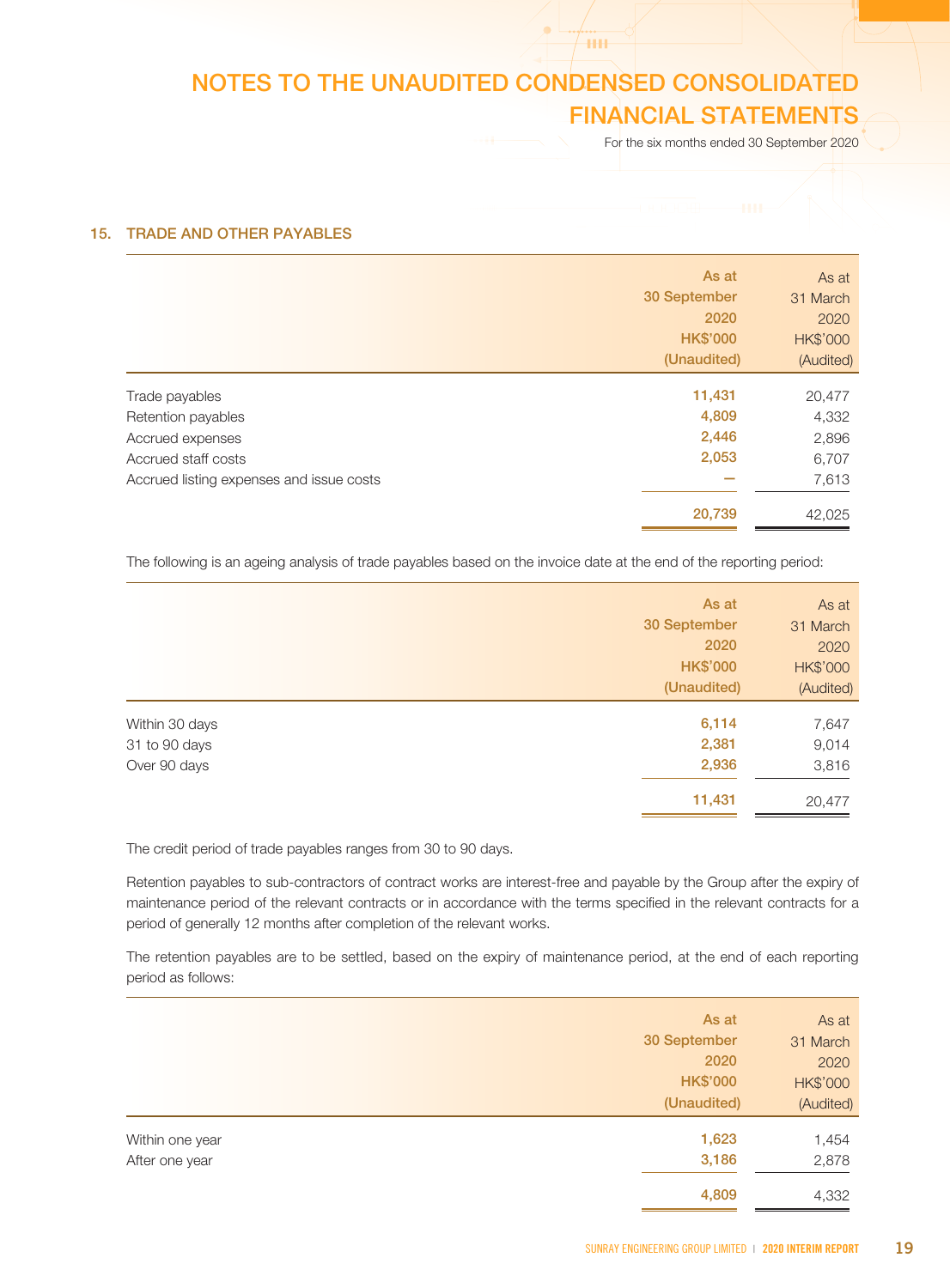For the six months ended 30 September 2020

### 16. SHARE CAPITAL

**THE** 

Movements of the authorised and issued share capital of the Company for the period from 12 February 2019 (date of incorporation of the Company) to 30 September 2020 are as follows:

|                                                      | Number of shares | Amount<br><b>HK\$'000</b> |
|------------------------------------------------------|------------------|---------------------------|
| Ordinary shares of HK\$0.01 each                     |                  |                           |
| Authorised:                                          |                  |                           |
| At 12 February 2019 (date of incorporation) (Note i) | 39,000,000       | 390                       |
| Increase in authorised share capital (Note ii)       | 1,521,000,000    | 15,210                    |
| At 31 March 2020 (audited) and                       |                  |                           |
| 30 September 2020 (unaudited)                        | 1,560,000,000    | 15,600                    |
| Issued and fully paid:                               |                  |                           |
| Upon incorporation                                   |                  |                           |
| Capitalisation issue (Note iii)                      | 749,999,999      | 7,500                     |
| Issue of shares upon share offer (Note iv)           | 250,000,000      | 2,500                     |
| At 31 March 2020 (audited) and                       |                  |                           |
| 30 September 2020 (unaudited)                        | 1,000,000,000    | 10.000                    |

Less than HK\$1,000

#### Notes:

- (i) On 12 February 2019, the Company was incorporated in the Cayman Islands as an exempted company with limited liability with an initial authorised share capital of HK\$390,000 divided into 39,000,000 shares of HK\$0.01 each, of which one share of HK\$0.01 was allotted, issued and credited as fully paid to an independent initial subscriber. On the same date, such subscriber's share was transferred to Ultra Success for cash at par.
- (ii) On 18 March 2020, the authorised share capital of the Company was increased from HK\$390,000 divided into 39,000,000 shares to HK\$15,600,000 divided into 1,560,000,000 shares by the creation of 1,521,000,000 additional shares.
- (iii) The Company capitalised an amount of HK\$7,499,999.99 standing to the credit of the share premium account of the Company towards paying in full at par a total of 749,999,999 shares for allotment and issue to the shareholders of the Company on 23 April 2020 (the "Capitalisation Issue"). Such shares rank pari passu in all respects with then existing issued shares of the Company.
- (iv) On 23 April 2020, the Company issued a total of 250,000,000 new shares of par value of HK\$0.01 each at offer price of HK\$0.24 per share, by way of the public offer and placing. Of the gross total proceeds of HK\$60,000,000, HK\$2,500,000 representing the par value was credited to the Company's share capital, and HK\$57,500,000 before reduction of issue costs of HK\$18,945,000, was credited to the share premium account.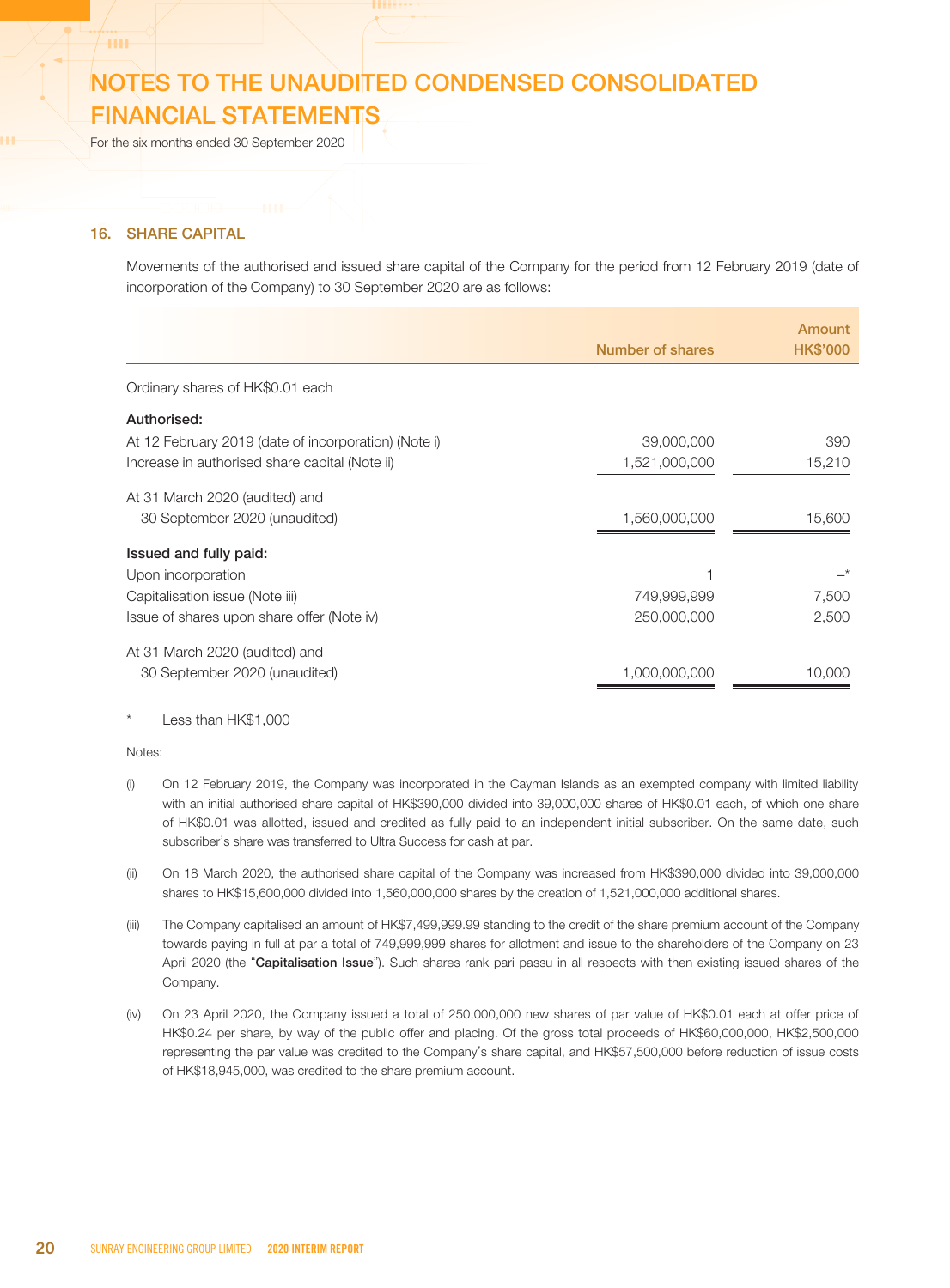$/$  and

For the six months ended 30 September 2020

### 17. RELATED PARTY TRANSACTIONS

 In addition to the transactions and balances disclosed elsewhere in the condensed consolidated financial statements, the Group had entered into the following related party transactions:

| Name of related party          | <b>Nature of transactions</b>          | Six months ended<br>30 September<br>2020<br><b>HK\$'000</b><br>(Unaudited) | 2019<br>HK\$'000<br>(Audited) |
|--------------------------------|----------------------------------------|----------------------------------------------------------------------------|-------------------------------|
| Red Fame Limited               | Interest expenses on lease liabilities | 17                                                                         | 8                             |
| (" <b>Red Fame</b> ") (Note i) | Lease liabilities (Note ii)            | 787                                                                        | 267                           |

Notes:

(i) The related company is controlled by the directors of the Company, Mr. Lam and Ms. Wong Pui Yee Edith ("Mrs. Lam").

(ii) On 23 March 2020, the Group entered into a new lease agreement for the use of directors' quarter with Red Fame for 2 years commencing 1 April 2020. The Group recognised an addition of right-of-use assets and lease liabilities of approximately HK\$1,040,000 for the six months ended 30 September 2020.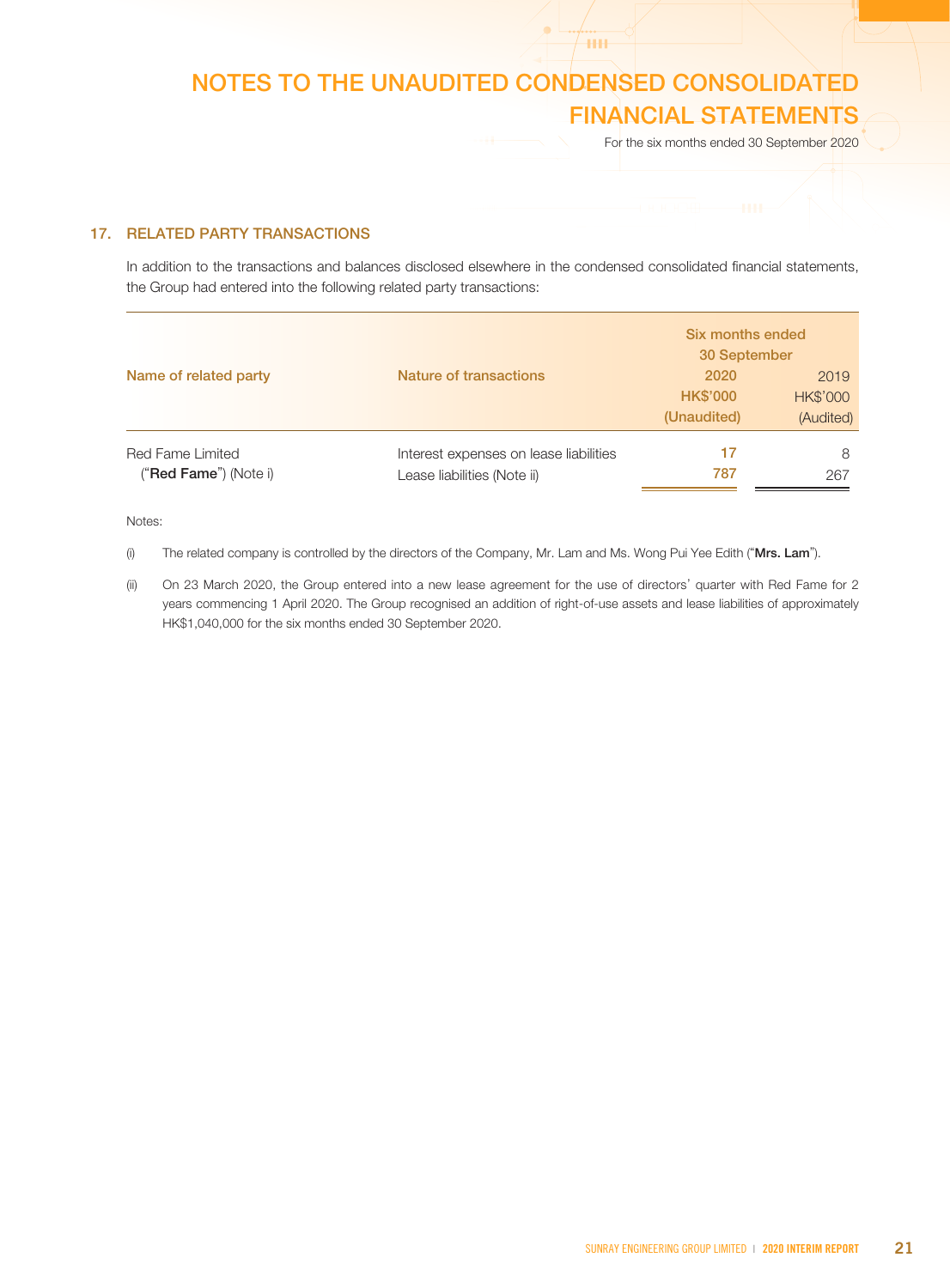### BUSINESS REVIEW

**HH** 

The Group is a Hong Kong-based building protection solution provider and its solutions integrate the provision of building protection works; and the supply of building protection products. Building protection works generally refer to the selection and use of appropriate building protection products in a building for protection against water, thermal, acoustic and fire.

The Group's building protection works focus on waterproofing works; and are complemented by flooring works and joint sealant works.

The supply of building protection products refers to identifying, sourcing, promoting and distributing suitable building protection products to the Group's customers to meet their varying needs and requirements. The building protection products supplied by us include waterproofing products, tiling products, flooring and other products.

### FINANCIAL REVIEW

### **Revenue**

The table below sets forth a breakdown of the Group's revenue by the type of services for the period indicated:

|                                                                                  |                  | Six months ended 30 September<br>2020<br>2019 |                  |              |
|----------------------------------------------------------------------------------|------------------|-----------------------------------------------|------------------|--------------|
|                                                                                  | <b>HK\$'000</b>  | $\%$                                          | <b>HK\$'000</b>  | $\%$         |
| Provision of building protection works<br>Supply of building protection products | 41,545<br>26,417 | 61.1<br>38.9                                  | 63,016<br>39,433 | 61.5<br>38.5 |
|                                                                                  | 67,962           | 100.0                                         | 102.449          | 100.0        |

The Group's revenue decreased from approximately HK\$102.4 million for the six months ended 30 September 2019 to approximately HK\$68.0 million for the six months ended 30 September 2020, representing a decrease of approximately HK\$34.6 million, or 33.7%. Such decrease in revenue was primarily due to the decrease in revenue generated from both the provision of building protection works and the supply of building protection products:

#### Provision of building protection works

Revenue recognised:

|                         | Six months ended 30 September |                 |
|-------------------------|-------------------------------|-----------------|
|                         | 2020                          | 2019            |
|                         | <b>HK\$'000</b>               | <b>HK\$'000</b> |
| Public sector projects  | 21,521                        | 22,357          |
| Private sector projects | 20,024                        | 40,659          |
| Total                   | 41,545                        | 63,016          |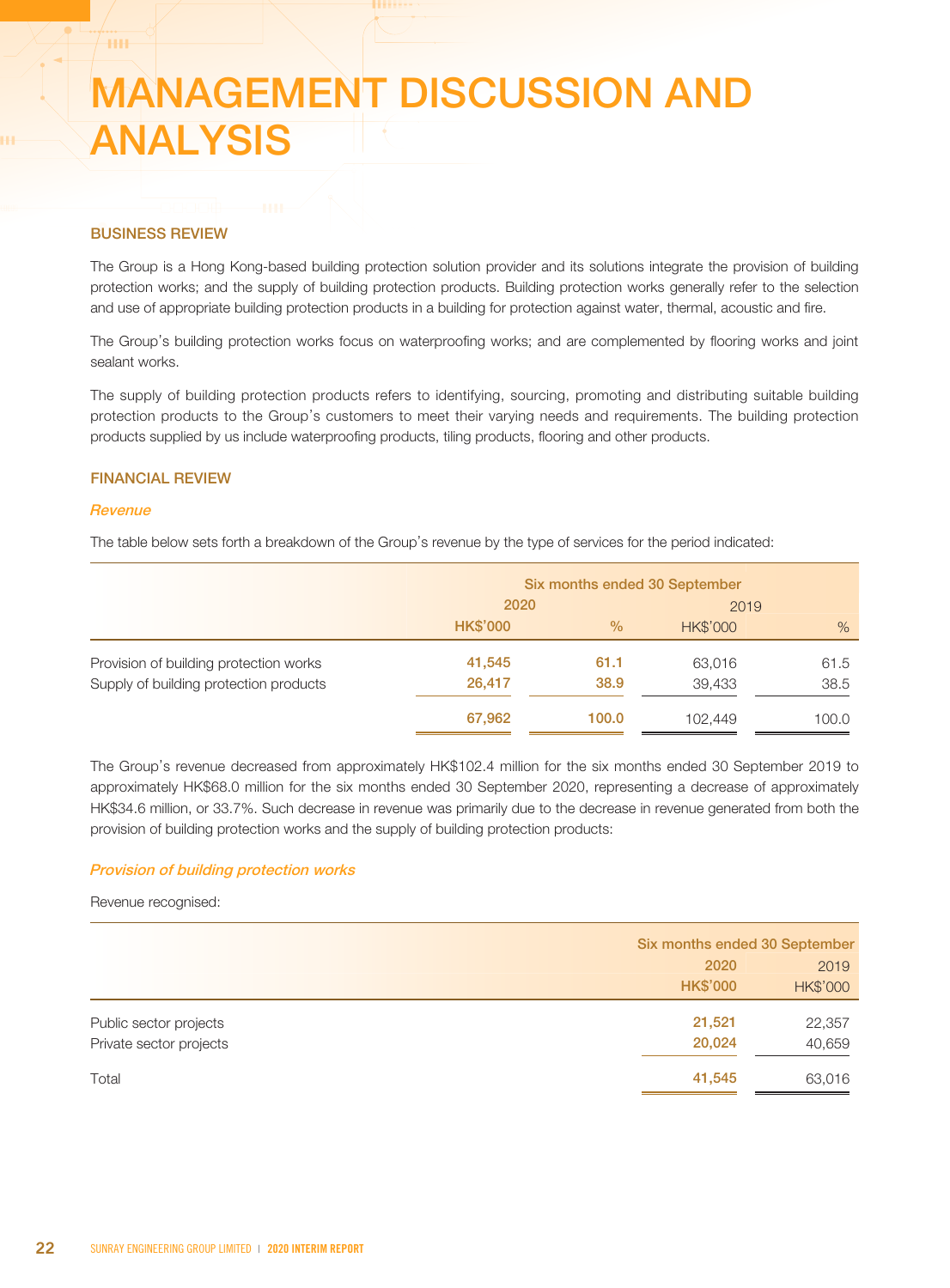**HH** 

Number of projects by the range of amounts of recognised revenue:

|                                    | Six months ended 30 September |      |
|------------------------------------|-------------------------------|------|
|                                    | 2020                          | 2019 |
| HK\$1,000,000 or above             | 11                            | 18   |
| HK\$100,000 to below HK\$1,000,000 | 53                            | 36   |
| Below HK\$100,000                  | 171                           | 119  |
| Total                              | 235                           | 173  |

The revenue recognised from the provision of building protection works decreased from approximately HK\$63.0 million for the six months ended 30 September 2019 to approximately HK\$41.5 million for the six months ended 30 September 2020. Such decrease was mainly attributable to the delay in commencement and work progress of some private sector projects caused by the ongoing COVID-19 outbreak during the six months ended 30 September 2020.

### Supply of building protection products

### Revenue by types of building protection products

The following table sets forth the breakdown of the Group's revenue by types of building protection products for the period indicated:

|                                       | Six months ended 30 September<br>2020 |               | 2019            |       |
|---------------------------------------|---------------------------------------|---------------|-----------------|-------|
|                                       | <b>HK\$'000</b>                       | $\frac{0}{0}$ | <b>HK\$'000</b> | $\%$  |
| Waterproofing products                | 18,368                                | 69.5          | 27,804          | 70.5  |
| Tiling products                       | 7,003                                 | 26.5          | 11,495          | 29.2  |
| Flooring and other products           | 1,046                                 | 4.0           | 134             | 0.3   |
| Total revenue from supply of building |                                       |               |                 |       |
| protection products                   | 26,417                                | 100.0         | 39,433          | 100.0 |

The revenue recognised from the supply of building protection products decreased from approximately HK\$39.4 million for the six months ended 30 September 2019 to approximately HK\$26.4 million for the six months ended 30 September 2020. Such decrease was mainly attributable to the decrease in demand from customers in Macau for waterproofing products.

### Cost of Sales and Services

Cost of sales and services decreased from approximately HK\$59.5 million for the six months ended 30 September 2019 to approximately HK\$41.2 million for the six months ended 30 September 2020, representing a decrease of approximately HK\$18.3 million, or 30.8%. Such decrease in cost of sales and services was generally in line with the decrease in revenue.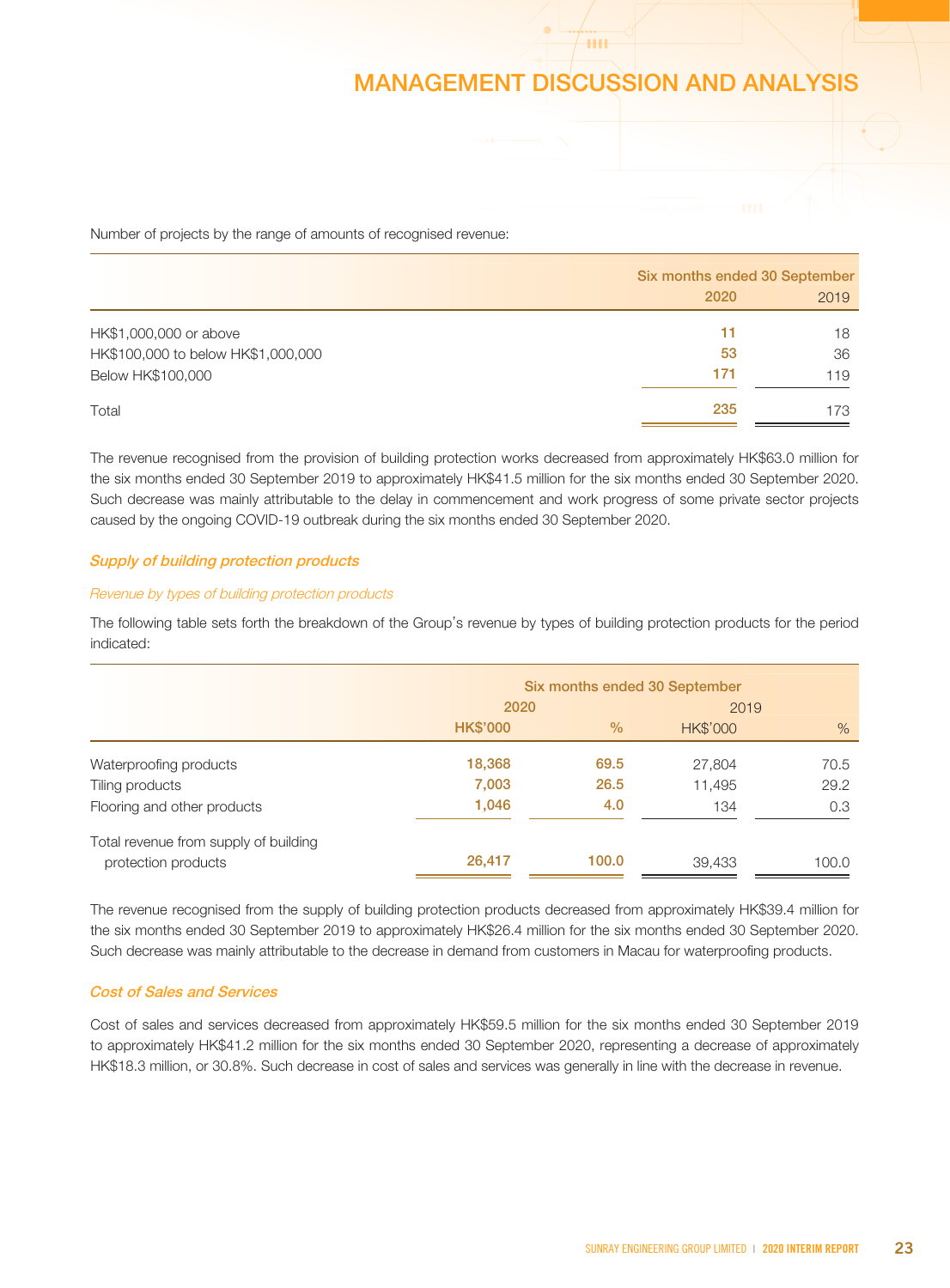### Gross Profit and Gross Profit Margin

 $^{\prime}$  HH  $^{\prime}$ 

Gross profit decreased from approximately HK\$43.0 million for the six months ended 30 September 2019 to approximately HK\$26.8 million for the six months ended 30 September 2020, representing a decrease of approximately HK\$16.2 million, or 37.6%. Gross profit margin decreased from approximately 41.9% for the six months ended 30 September 2019 to approximately 39.4% for the six months ended 30 September 2020. Such decrease was due to the increase in number of workers hired by the Group as well as the overall increase in material costs.

### Other Income, Gains and Losses

Other income increased from approximately HK\$110,000 for the six months ended 30 September 2019 to approximately HK\$1.2 million for the six months ended 30 September 2020. Such increase was mainly attributable to the subsidy received from the Hong Kong government under the Employment Support Scheme, an anti-epidemic fund launched in May 2020. Other losses, on a net basis, decreased from approximately HK\$540,000 for the six months ended 30 September 2019 to approximately HK\$16,000 for the six months ended 30 September 2020. Such decrease in other losses was mainly attributable to the net effect of (i) the increase in exchange gain; and (ii) the losses on disposal of motor vehicles for the six months 30 September 2020, which was one-off in nature.

### Selling and Distribution Costs

Selling and distribution costs amounted to approximately HK\$2.9 million for the six months ended 30 September 2019 and 2020, with a slight increase of approximately HK\$69,000, or 2.4%. Such increase in selling and distribution costs was mainly attributable to the increase in warehouse and storage cost.

#### Administrative Expenses

Administrative expenses increased from approximately HK\$13.5 million for the six months ended 30 September 2019 to approximately HK\$18.3 million for the six months ended 30 September 2020, representing an increase of approximately HK\$4.7 million, or 35.0%. Such increase in administrative expenses was mainly attributable to the increase in staff costs and professional fees after the Listing.

#### Listing Expenses

Listing expenses significantly decreased by approximately HK\$5.3 million from approximately HK\$6.3 million for the six months ended 30 September 2019 to approximately HK\$926,000 for the six months ended 30 September 2020.

#### Finance Costs

Finance costs increased from approximately HK\$31,000 for the six months ended 30 September 2019 to approximately HK\$56,000 for the six months ended 30 September 2020 which was derived from the lease liabilities.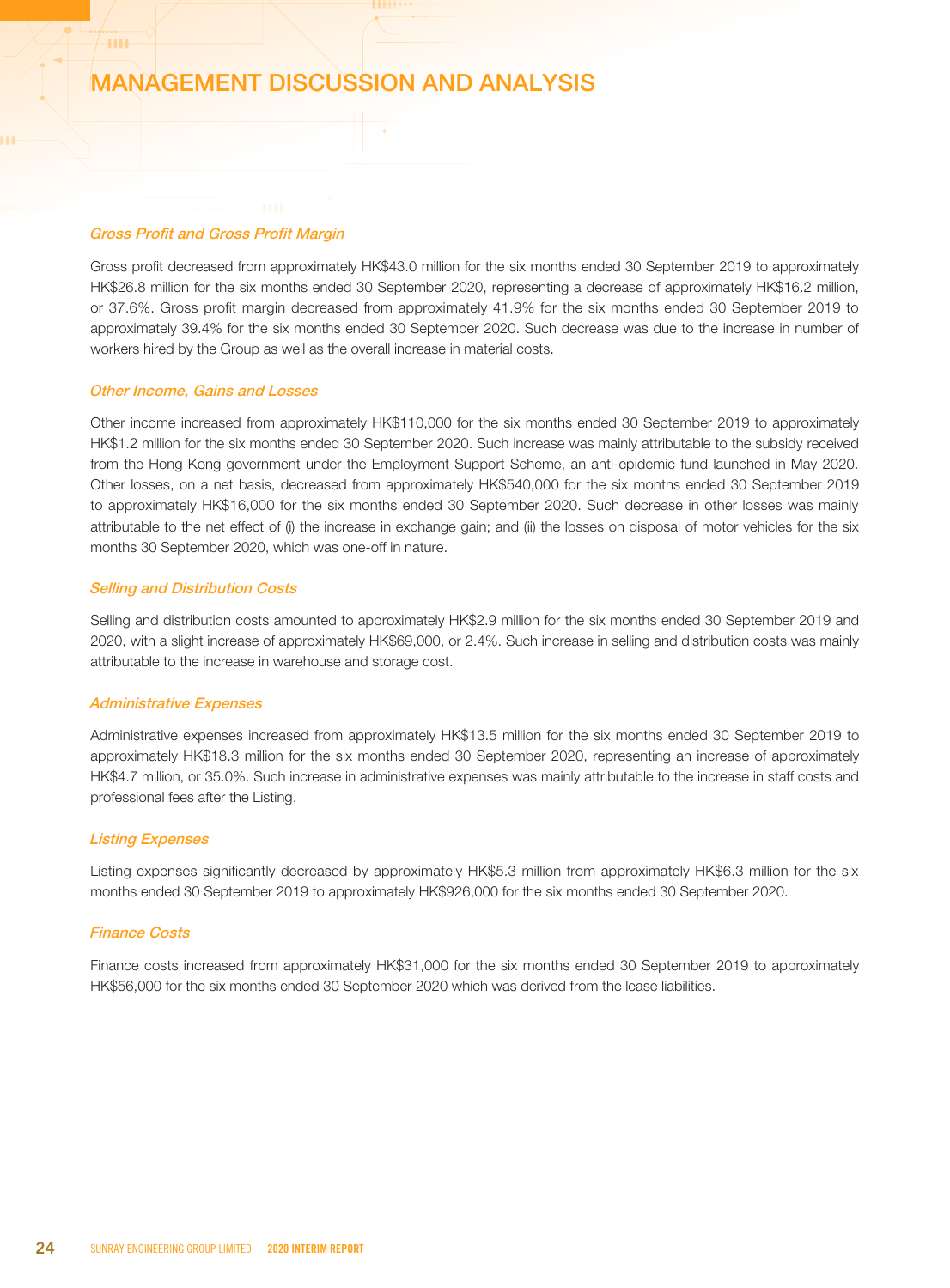**THE** 

#### Income Tax Expenses

Income tax expenses decreased from approximately HK\$4.2 million for the six months ended 30 September 2019 to approximately HK\$2.0 million for the six months ended 30 September 2020. Such decrease was is in line with the decrease in profit before income tax (excluding listing expenses) as a result of the combined effect of the decrease in revenue and the increase in administrative expenses.

### Profit and Total Comprehensive Income for the Period

As a result of the foregoing, profit and total comprehensive income decreased from approximately HK\$14.1 million for the six months ended 30 September 2019 to approximately HK\$3.8 million for the six months ended 30 September 2020.

### DIVIDEND

A final dividend in respect of the year ended 31 March 2020 of 0.58 HK cents per share, in an aggregate amount of HK\$5,800,000, has been declared and approved by the shareholders of the Company and was paid in September 2020.

The Board does not recommend the payment of any dividend for the six months ended 30 September 2020 (six months ended 30 September 2019: Nil).

### LIQUIDITY AND FINANCIAL RESOURCES

As at 30 September 2020, the Group had total assets of approximately HK\$208.6 million (31 March 2020: approximately HK\$185.5 million), including net cash and cash equivalents of approximately HK\$64.7 million (31 March 2020: approximately HK\$40.7 million). As at 30 September 2020, the Group's current assets amounted to approximately HK\$200.6 million (31 March 2020: approximately HK\$179.2 million) and the Group's current liabilities amounted to approximately HK\$43.9 million (31 March 2020: approximately HK\$60.7 million).

The Group's gearing ratio (dividing the lease liabilities by equity attributable to equity holders of the Company at the end of the reporting period) was approximately 2.3% as at 30 September 2020 (31 March 2020: approximately 1.3%).

As at 30 September 2020, the Group had net current assets of approximately HK\$156.7 million (31 March 2020: approximately HK\$118.5 million). As at 30 September 2020, the Group's current ratio was approximately 4.6 times (31 March 2020: approximately 3.0 times) which was calculated based on the total current assets at the end of the reporting period divided by total current liabilities at the end of the reporting period.

#### TREASURY POLICY

The Group has adopted a prudent financial management approach towards its treasury policy and thus maintained a healthy liquidity position throughout the reporting period. The management of the Group regularly reviews the recoverable amounts of contract assets and trade receivables by performing ongoing credit assessments and monitoring prompt recovery and if necessary to make adequate impairment losses for irrecoverable amounts. In order to achieve better cost control and minimise the cost of funds, the Group's treasury activities are centralised and cash is generally deposited with leading licensed banks in Hong Kong and denominated in Hong Kong dollars.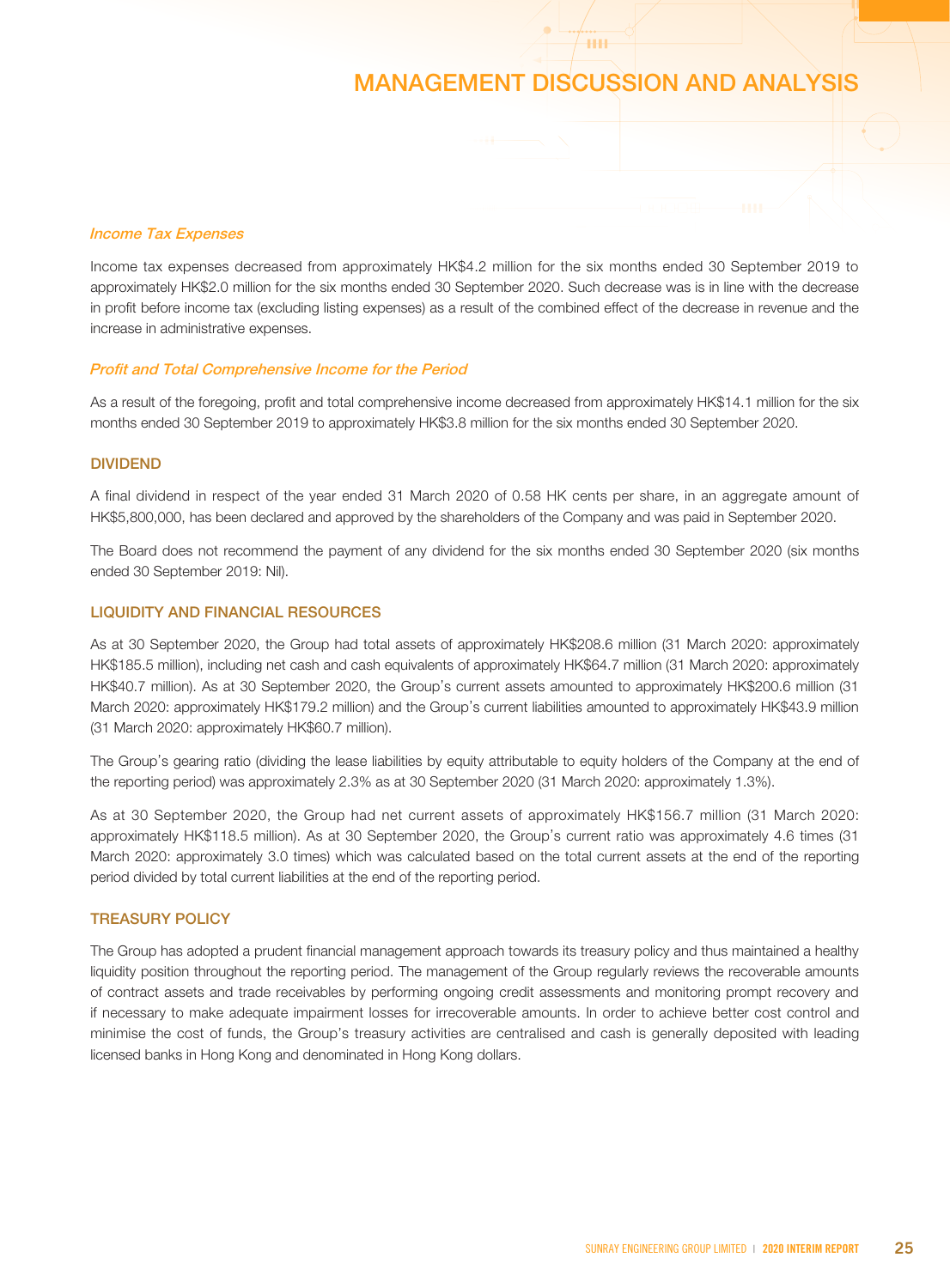### FOREIGN CURRENCY FLUCTUATION

The revenue of the Group is mainly denominated in Hong Kong dollars. However, some of our waterproofing products are sourced from overseas countries and the Mainland China and settled in currencies including Euro, US Dollars, Hong Kong dollars and Renminbi. Therefore, the Group is subject to risks associated with foreign exchange rate fluctuations, particularly the Hong Kong dollars against Renminbi or Euro. The Group currently has no foreign currency hedging policy and the management will monitor the foreign exchange exposure by closely monitoring the movements of foreign currency rates. The Group will consider hedging significant foreign currency exposure should the need arise.

### CAPITAL STRUCTURE

 $^{\prime}$  and

As at 30 September 2020 and 31 March 2020, the share capital of the Group comprised only ordinary shares. The capital structure of the Group is solely equity attributable to equity holders of the Group, in which comprises share capital and reserves.

#### MATERIAL ACQUISITIONS AND DISPOSAL OF SUBSIDIARIES, ASSOCIATES AND JOINT VENTURES

During the six months ended 30 September 2020, the Company did not have any significant acquisition or disposal of subsidiaries, associates or joint ventures.

### CAPITAL EXPENDITURE

During the six months ended 30 September 2020, the Group had no significant capital expenditure.

### SIGNIFICANT INVESTMENT HELD

As at 30 September 2020, the Group did not have any significant investment held (31 March 2020: Nil).

### CONTINGENT LIABILITIES

As at 30 September 2020, the Group did not have any contingent liabilities (31 March 2020: Nil).

#### CAPITAL COMMITMENTS

As at 30 September 2020, the Group had no significant capital commitments (31 March 2020: Nil).

### PERFORMANCE GUARANTEE

As at 30 September 2020 and 31 March 2020, a performance bond of HK\$755,000 was given by a bank in favour of a Group's customer as security for the due performance and observance of the Group's obligations under the contract for building protection works entered into between the Group and such customer.

The performance guarantee was secured by a pledged deposit in the sum of HK\$0.8 million placed by Sunray Engineering (HK) Company Limited with the bank.

#### FUTURE PLANS FOR MATERIAL INVESTMENTS AND CAPITAL ASSETS

Save as disclosed in the Prospectus and in this report, the Group did not have any other plan for material investments and capital assets as at 30 September 2020.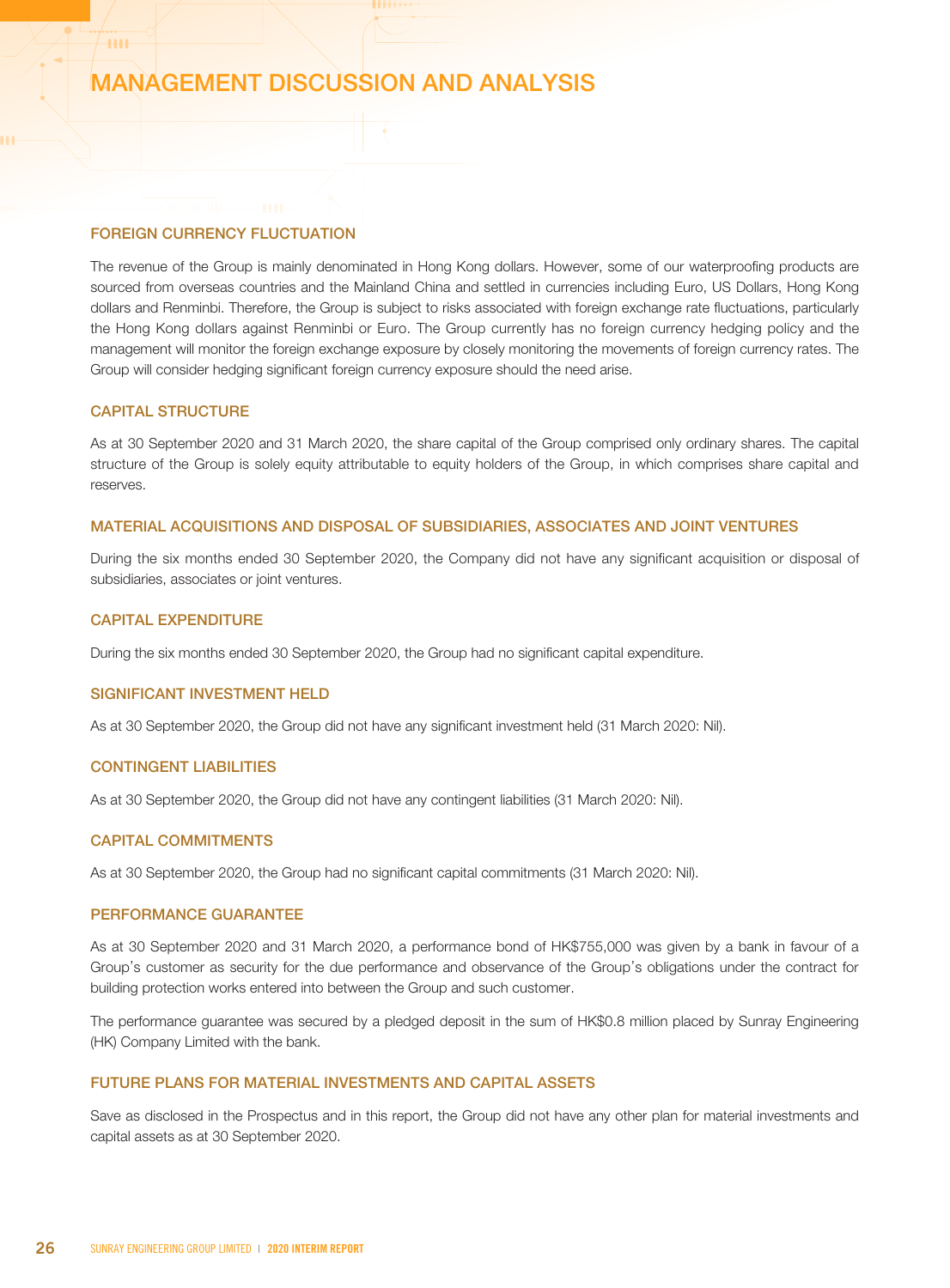**HH** 

### EMPLOYEES AND REMUNERATION POLICIES

As at 30 September 2020, the Group had 84 employees excluding the Directors. Total staff costs incurred excluding Directors' remuneration during the six months ended 30 September 2020 were approximately HK\$11.3 million (six months ended 30 September 2019: approximately HK\$10.2 million). The remuneration package offered to the Group's employees includes salary, commission and discretionary bonus. The Group's remuneration policies are in line with the prevailing market practices and the staff remuneration is determined on the basis of the performance and experience of each individual employee.

### SIGNIFICANT EVENT AFTER THE REPORTING PERIOD

Save as disclosed elsewhere in this report, after 30 September 2020 and up to the date of this report, there was no significant event relevant to the business or financial performance of the Group that comes to the attention of the Directors.

### COMPARISON OF BUSINESS OBJECTIVES WITH ACTUAL IMPLEMENTATION PROGRESS

The following is a comparison of the Group's business strategies as set out in the section headed "Business Objectives, Future Plans and Use of Proceeds" in the Prospectus with the Group's actual implementation progress up to 30 September 2020:

| Business strategies up to<br>30 September 2020<br>as set out in the Prospectus | <b>Actual implementation progress</b><br>up to 30 September 2020                                                                                                                                                                                                                                                                |
|--------------------------------------------------------------------------------|---------------------------------------------------------------------------------------------------------------------------------------------------------------------------------------------------------------------------------------------------------------------------------------------------------------------------------|
| Acquire additional machinery and                                               | The Group has acquired one spraying unit for the use in construction sites.                                                                                                                                                                                                                                                     |
| equipment for building protection<br>works                                     | Owing to the longer-than-expected bidding process of pipeline projects, the<br>Group is still in negotiation with the potential suppliers on the new spraying<br>machines which would be better suited to replace its aged machinery for<br>carrying the waterproof works projects recently secured by the Group.               |
| Expand workforce                                                               | The Group has recruited one quantity surveyor manager, one quantity surveyor,<br>one project manager and one foreman to support our increasing number of<br>building protection projects, particularly the provision of waterproofing works for<br>a sports park in Kai Tak and a logistics centre at the airport in Hong Kong. |
| Strengthen the Group's financial<br>position for payment of upfront cost       | The Group has secured several sizeable pipeline projects as disclosed in the<br>Prospectus and has fully utilised such proceeds mainly for the procurement of<br>building protection materials.                                                                                                                                 |
| Expand the Group's building protection<br>product mix and continue to develop  | The Group has recruited one sales representative to promote our own-brand "DP"<br>ChemTech" and "DP" products.                                                                                                                                                                                                                  |
| its own-brand "DP ChemTech" and<br>"DP" products                               | The Group has engaged testing centre to conduct laboratory tests and<br>certifications on its new waterproofing products.                                                                                                                                                                                                       |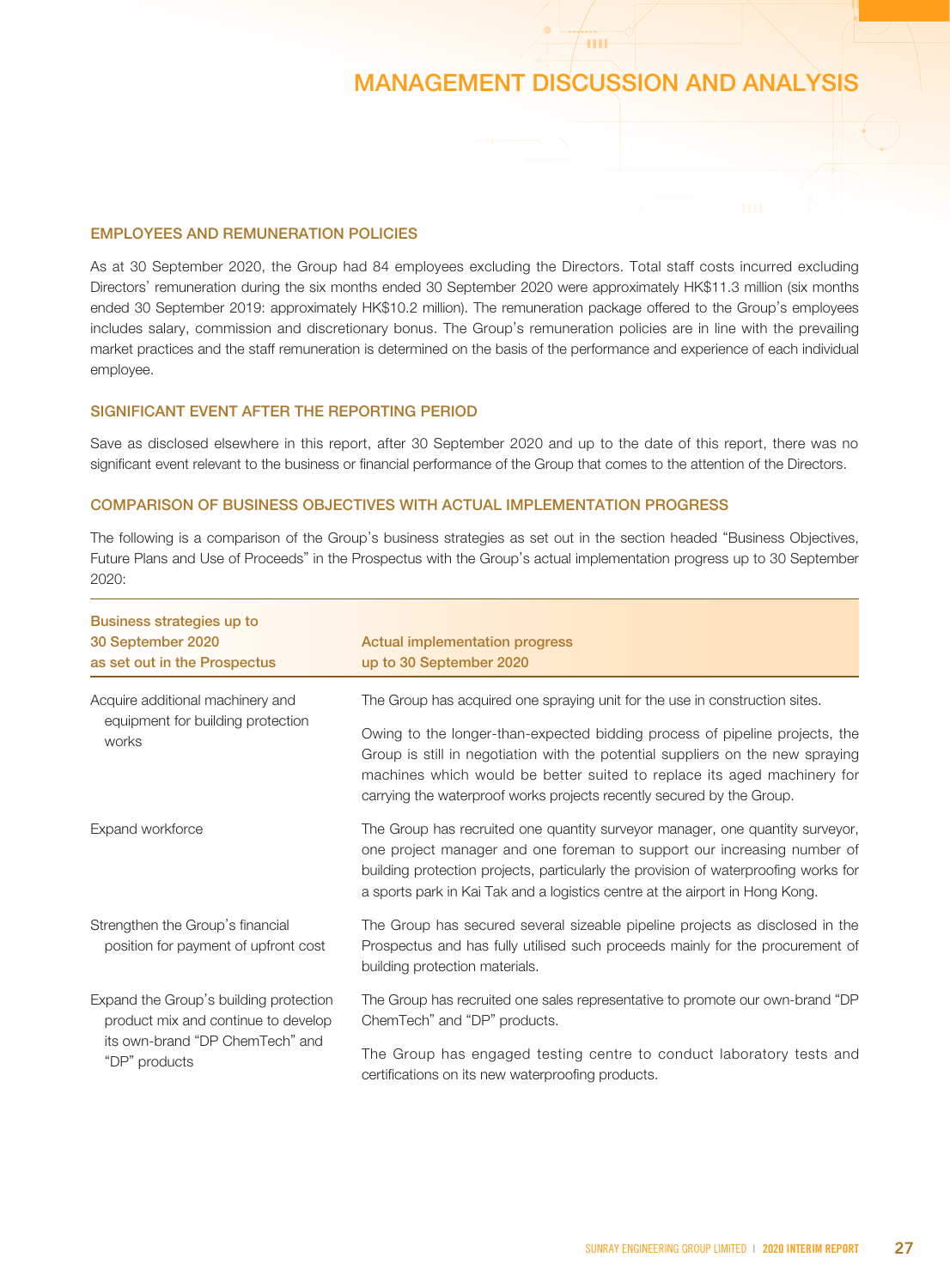### USE OF PROCEEDS

**HH** 

The net proceeds after deducting the underwriting commission and related listing expenses payable by the Company (the "Net Proceeds"), were approximately HK\$21.6 million. As the listing of shares of the Company took place on 23 April 2020, no material changes have been occurred in respect of the business objectives as set out in the Prospectus, for the period from the Latest Practicable Date (as defined in the Prospectus), and up to the date of this report.

The table below sets forth the breakdown of the intended use and the timeline for utilisation of the Net Proceeds as at the date of this report:

|                                                                                                                                | Intended<br>use of Net<br><b>Proceeds</b><br><b>HK\$'000</b> | Approximate<br>percentage<br><b>Proceeds</b><br>$\frac{0}{0}$ | Amount<br>utilised<br>of Net as at the date as at the date<br><b>HK\$'000</b> | Remaining<br>balance<br>of this report of this report<br><b>HK\$'000</b> | <b>Expected timetable</b>                 |
|--------------------------------------------------------------------------------------------------------------------------------|--------------------------------------------------------------|---------------------------------------------------------------|-------------------------------------------------------------------------------|--------------------------------------------------------------------------|-------------------------------------------|
| Acquire additional machinery and equipment<br>for building protection works                                                    | 2,110                                                        | 9.8                                                           | 66                                                                            | 2,044                                                                    | From Listing Date to<br>31 March 2021     |
| Expand workforce                                                                                                               | 6,280                                                        | 29.1                                                          | 702                                                                           | 5,578                                                                    | From Listing Date to<br>31 March 2023     |
| Strengthen the Group's financial position<br>for payment of upfront cost                                                       | 6,700                                                        | 31.0                                                          | 6,700                                                                         |                                                                          | From Listing Date to<br>30 September 2020 |
| Expand the Group's building protection product<br>mix and continue to develop its own-brand<br>"DP ChemTech" and "DP" products | 6,510                                                        | 30.1                                                          | 179                                                                           | 6,331                                                                    | From Listing Date to<br>31 March 2023     |
|                                                                                                                                | 21,600                                                       | 100.0                                                         | 7.647                                                                         | 13,953                                                                   |                                           |

Save as disclosed above, the Group will apply the Net Proceeds in the same proportion and in the manners consistent with the proposed applications as set out in the section headed "Business Objective, Future Plans and Use of Proceeds" in the Prospectus. The implementation plans for business strategies and the use of net proceeds as stated in the Prospectus were based on the best estimation and assumption of future market conditions made by the Group at the time of preparing the Prospectus. The Group implemented its business strategies and applied the Net Proceeds based on the actual developments of the Group's business and industry, as well as market conditions.

#### FUTURE PROSPECTS

The impacts of COVID-19 epidemic (the "Epidemic") have caused pressure worldwide and dampened the development of various industries, with no exception for the construction industry. Due to the sudden and rapid spread of the Epidemic, a series of enhanced precautionary and control measures have been undertaken by the governments across the world including Hong Kong and Macau. The significant reduction of social and business activities and the subsequent quarantine measures have adversely affected the economy in Hong Kong, including the slowdown in the progress of construction projects. As a result, some of the Group's building protection works in the construction site have been held up or delayed, such influences might continue until the Epidemic was contained and this would affect the operational and financial performance of the Group.

The Group estimates that the degree of COVID-19 impact would be dependent on the outcome of various preventive measures and the duration of the Epidemic. The Group is closely monitoring the market development and continuously evaluating the financial impact of the COVID-19 situation. Given the unpredictability of future development of COVID-19, the impacts to the Group could not be reasonably and accurately estimated at this stage. However, for the time being, the Group's building protection work projects on hand are in steady progress and the Group did not experience any shortages or difficulties in the supply of building protection products.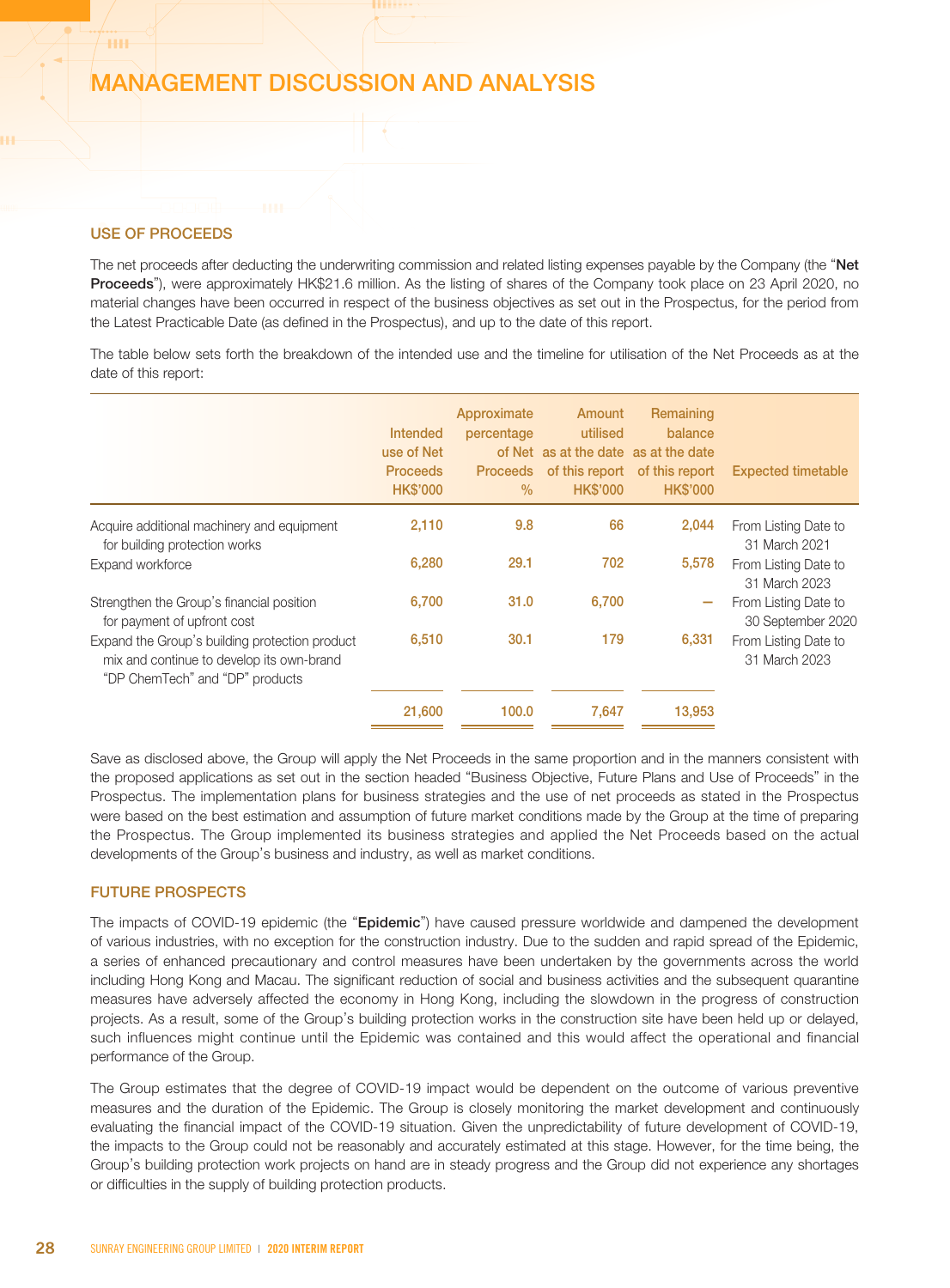**THE** 

Since the outbreak of the Epidemic in the early 2020, the Group has implemented measures, including frequent workspace cleaning with disinfectant, ensuring the wearing of face masks of all staff at work, and conducting body temperature test to protect the health and safety of the employees. The Group will continue to closely monitor the development of the Epidemic and will take necessary actions to control costs and drive efficiency to maintain profitability and competitiveness in the market.

Going forward, the Group will continue to strengthen its market position by expanding its workforce and competing for more building protection work projects in Hong Kong. The Directors remain confident in the prospect of the Group and are committed in creating long-term and sustainable value for the Company and its shareholders.

### ENVIRONMENT POLICIES AND PERFORMANCE

The Group is committed to enhancing environmental protection to minimise the impact of its activities on the environment. It is the policy of the Group to promote clean operation and strive to make the most efficient use of resources in its operations, and minimising wastes and emission.

As a building protection solution provider, the Group will continue to monitor its business operations in order to ensure that it does not have any significant adverse effect on the environment and that the Group's environment protection measures are adequate to ensure compliance with all applicable laws or regulations in Hong Kong.

As at the date of this report, no prosecution, penalty or punishment has been imposed upon the Group for the violation of any applicable environmental laws or regulations.

### PRINCIPAL RISKS AND UNCERTAINTIES

There are certain risks that could adversely affect the Group's operations and financial results. The major uncertainties may include:

- (i) the Group derives revenue from projects and purchase orders of a non-recurrent nature, where there is no guarantee that customers will provide the Group with new business or that the Group will secure new contracts;
- (ii) the Group determines the contract price based on estimated time and costs involved in the project. An underestimation or ineffective cost management may adversely affect the Group's financial results;
- (iii) the outbreak of COVID-19 worldwide may significantly and adversely impact the Group's business operation and financial performance;
- (iv) the timing of the Group's payment to suppliers may not match the receipt of payment from customers;
- (v) the Group relies on its major subcontractors to help complete the building protection works projects. Any material surges of their charges or any substandard work by subcontractors will affect the Group to a large extent;
- (vi) the Group relies on independent third party suppliers for production of all its own-brand building protection products; and
- (vii) the Group relies on brand owners and manufacturers for the supply of building protection products to satisfy its business operation needs. Failure to secure a steady supply of these products to the Group may adversely affect its results of business operations.

Save as disclosed above, principal risks and uncertainties affecting the Group as disclosed in the Prospectus remain substantially unchanged since the Listing Date and up to the date of this report. For details and other risks and uncertainties faced by the Group, please refer to the section headed "Risk Factors" in the Prospectus.

The Group will continue to use its best effort to ensure it has sufficiently mitigated the risks present in its operations and financial position as efficiently and effectively as possible.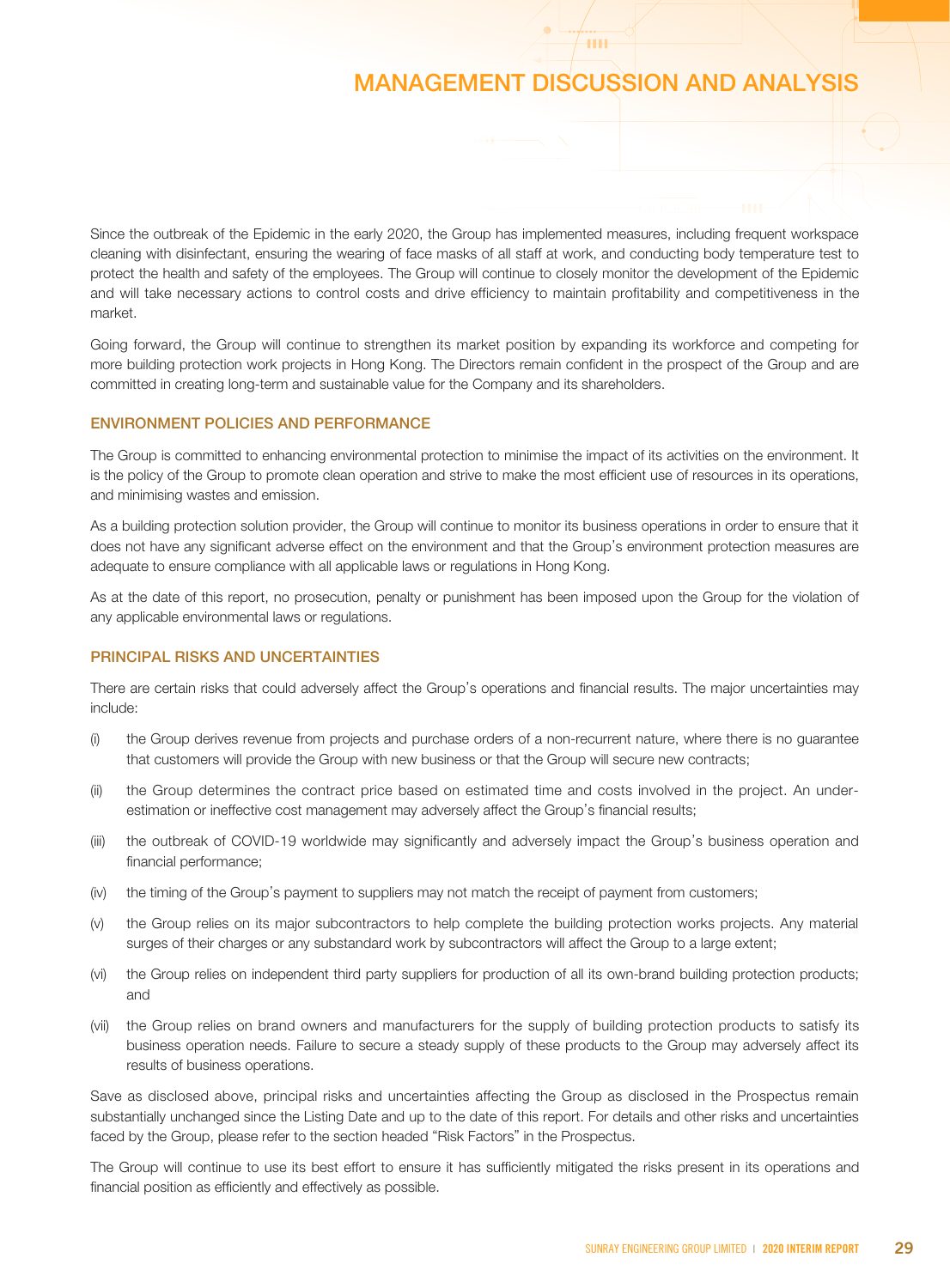# OTHER INFORMATION

### DIRECTORS' INTERESTS IN COMPETING BUSINESS

From the Listing Date and up to the date of this report, none of the Directors, the controlling shareholders and the substantial shareholders of the Company or their respective close associates (as defined under the GEM Listing Rules) had any business or interests in a business that competes or may compete, either directly or indirectly, with the business of the Group and any other conflicts of interest which any such person has or may have with the Group.

### INTERESTS AND SHORT POSITIONS OF DIRECTORS AND CHIEF EXECUTIVE IN THE SHARES, UNDERLYING SHARES AND DEBENTURES OF THE COMPANY AND ITS ASSOCIATED CORPORATION

As at 30 September 2020, the interests or short positions of each of the Directors and the chief executive of the Company in the shares, underlying shares or debentures of the Company or any associated corporation (within the meaning of Part XV of the Securities and Futures Ordinance (Chapter 571 of Laws of Hong Kong) ("SFO")) which (a) would have to be notified to the Company and the Stock Exchange pursuant to Divisions 7 and 8 of Part XV of the SFO (including interests and short positions which such Directors and chief executive of the Company were taken or deemed to have under such provisions of the SFO); or (b) would be required, pursuant to Section 352 of the SFO, to be recorded in the register referred to therein; or (c) would be required, pursuant to Rule 5.46 to 5.67 of the GEM Listing Rules relating to securities transactions by directors to be notified to the Company and the Stock Exchange, were as follows:

### Long positions in the shares of the Company (the "Shares")

| Name of Directors | Nature of interest/holding capacity  | Number of<br><b>Shares held</b> | Percentage<br>of shareholding |
|-------------------|--------------------------------------|---------------------------------|-------------------------------|
| Mr. Lam $(1)$     | Interest in a controlled corporation | 750,000,000                     | 75%                           |
| Mrs. Lam $^{(2)}$ | Interest of spouse                   | 750,000,000                     | 75%                           |

### Notes:

4444

1. These Shares are registered in the name of Ultra Success, a company which is wholly-owned by Mr. Lam. Under the SFO, Mr. Lam is deemed to be interested in all the Shares registered in the name of Ultra Success.

2. These Shares represent the Shares held indirectly by Mr. Lam, the spouse of Mrs. Lam, as ultimate beneficial owner.

### Long positions in the shares of associated corporation

| Name of Director | Name of<br>associated<br>corporation | Nature of interest/<br>holding capacity | Number of ordinary<br>share held | Percentage<br>of shareholding |
|------------------|--------------------------------------|-----------------------------------------|----------------------------------|-------------------------------|
| Mr. Lam          | Ultra Success                        | Beneficial owner                        |                                  | 100%                          |

Save as disclosed above, as at 30 September 2020, none of the Directors or the chief executive of the Company had any interests or short positions in the shares, underlying shares or debentures of the Company or its associated corporations (within the meaning of Part XV of the SFO) which were required (i) to be notified to the Company and the Stock Exchange pursuant to Divisions 7 and 8 of Part XV of the SFO (including interests and/or short positions which they were taken or deemed to have under such provisions of the SFO); or (ii) pursuant to section 352 of the SFO, to be recorded into the register required to be kept therein; or (iii) pursuant to Rules 5.46 to 5.67 of the GEM Listing Rules relating to securities transactions by directors to be notified to the Company and the Stock Exchange.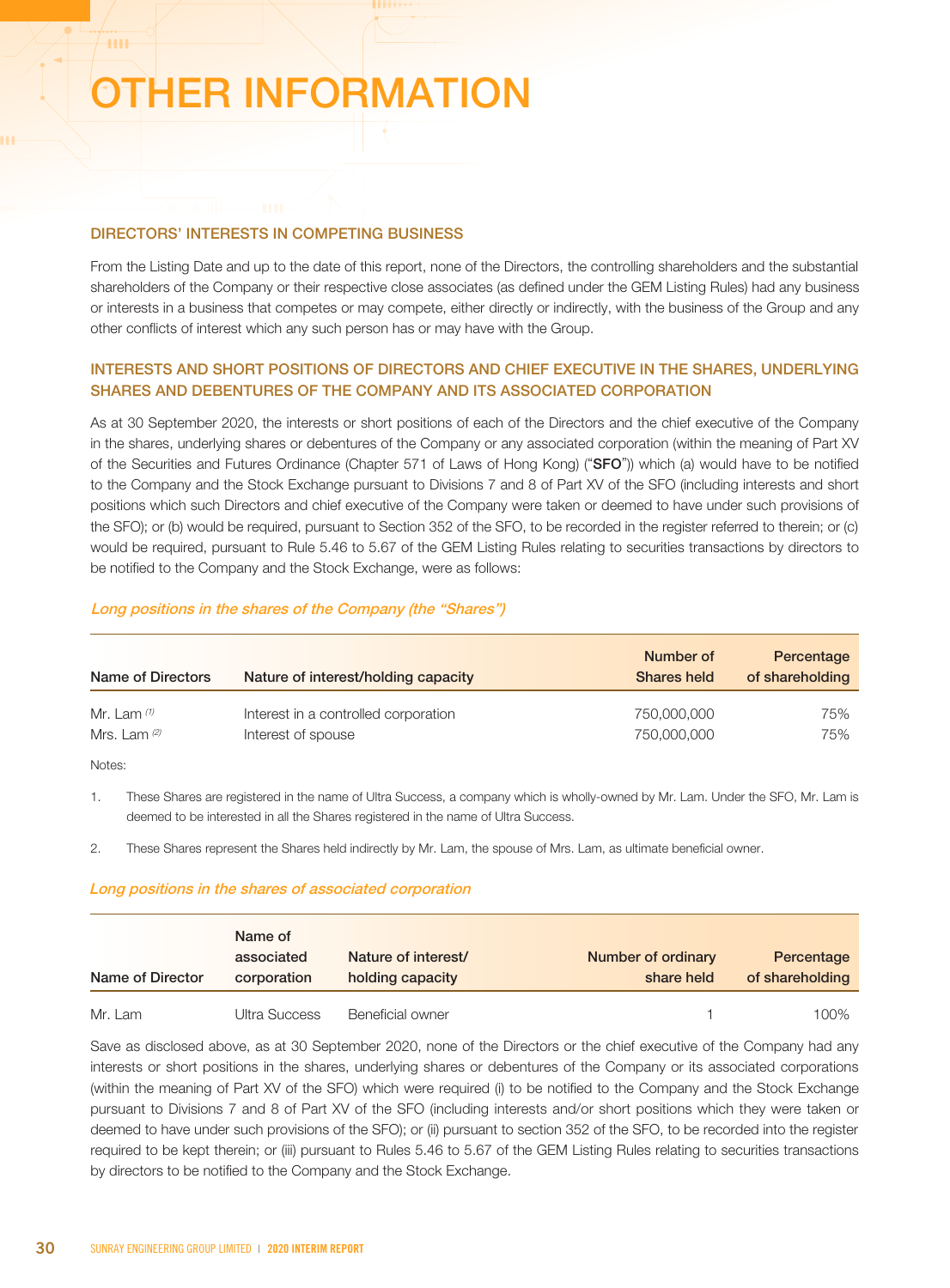### OTHER INFORMATION

4444

### INTERESTS AND SHORT POSITIONS OF THE SUBSTANTIAL SHAREHOLDERS AND OTHER PERSONS IN THE SHARES, UNDERLYING SHARES AND DEBENTURES OF THE COMPANY AND ITS ASSOCIATED **CORPORATION**

As at 30 September 2020, so far as it is known to the Directors, the following persons (not being a Director or chief executive of the Company) had or were deemed to have interests in shares or underlying shares of the Company which (i) were recorded in the register required to be kept by the Company under Section 336 of the SFO, or (ii) which would fall to be disclosed under the provisions of Divisions 2 and 3 of Part XV of the SFO and the GEM Listing Rules, or (iii) who were deemed to be, directly or indirectly, interested in 5% or more of the nominal value of any class of share capital carrying rights to vote in all circumstances at general meetings of any member of the Group.

### Long position in the Shares

| Name of shareholder | Nature of interest/ | Number of          | Percentage      |
|---------------------|---------------------|--------------------|-----------------|
|                     | holding capacity    | <b>Shares held</b> | of shareholding |
| Ultra Success       | Beneficial owner    | 750,000,000 (Note) | 75%             |

Note: Ultra Success is a company incorporated in the BVI and is wholly-owned by Mr. Lam. Mr. Lam is deemed to be interested in all Shares held by Ultra Success for the purpose of SFO. Mrs. Lam, the spouse of Mr. Lam, is also deemed to be interested in all the Shares held by Mr. Lam under the SFO.

Save as disclosed above, as at 30 September 2020, the Directors have not been notified by any person who had interests or short positions in the Shares or underlying Shares or debentures of the Company as recorded in the register required to be kept pursuant to Section 336 of the SFO, or which would fall to be disclosed under the provisions of Divisions 2 and 3 of Part XV of the SFO.

### SHARE OPTION SCHEME

A share option scheme (the "Share Option Scheme") has been conditionally adopted by the Company on 18 March 2020 and became effective on the Listing Date. The terms of the Share Option Scheme are in accordance with the provisions of Chapter 23 of the GEM Listing Rules.

There were no outstanding options as at 30 September 2020. No options had been granted, agreed to be granted, exercised or cancelled or lapsed under the Share Option Scheme since the Listing Date and up to the date of this report.

### PURCHASE, SALE OR REDEMPTION OF LISTED SECURITIES

Neither the Company nor any of its subsidiaries had purchased, sold or redeemed any of the Company's listed securities during the period from the Listing Date to 30 September 2020.

### CORPORATE GOVERNANCE

The Directors recognise the importance of good corporate governance in management and internal procedures to promote and ensure accountability. The Company's corporate governance practices are based on principles and code provisions of the Corporate Governance Code as set out in Appendix 15 to the GEM Listing Rules (the "CG Code"). Since the Listing Date and up to the date of this report, the Company's corporate governance practices have been complied, except for the following code provision A.2.1 of the CG Code.